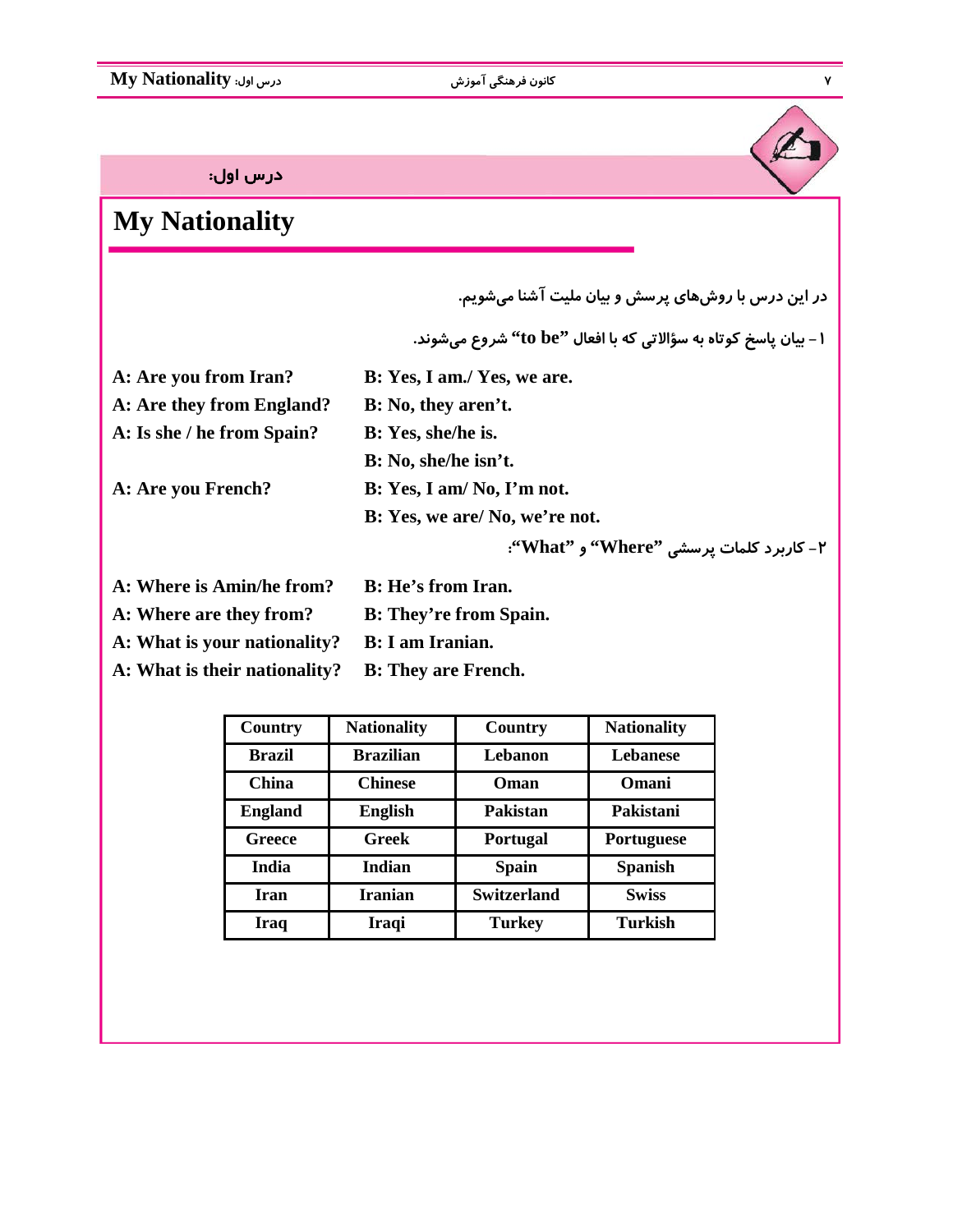**زبان انگليسي سال هشتم (كد كتاب6833:) كانون فرهنگي آموزش 8** 

| Dictation |
|-----------|
|           |

**.1 ديكته ي كلمه ي ناقص روبرو با حروف كدام گزينه كامل مي شود؟ (ترتيب حروف مورد توجه قرار گيرد.)**

### **(Book Student، صفحه ي 12 ، ديكته)**

| n _ ti _ n _ lity مليت                              |                                                                                  |    |
|-----------------------------------------------------|----------------------------------------------------------------------------------|----|
| $1)$ e, a, a                                        | $2)$ a, a, o                                                                     |    |
| 3) a, o, a                                          | 4) o ,a, o                                                                       |    |
|                                                     | در كدام گزينه ديكتهي كلمات بطور كامل صحيح است؟                                   | ۲. |
| (Student Book، صفحهی ١٢، دیکته)                     |                                                                                  |    |
| زيبا- پسرعمو                                        |                                                                                  |    |
| 1) cousin-beautiful                                 | 2) cousin-beautifull                                                             |    |
| 3) causin-beuatiful                                 | 4) causin-beautiful                                                              |    |
|                                                     | ديكتەي كلمەي ناقص زير، با حروف كدام گزينه كامل مى شود؟                           |    |
| (Student Book، صفحهی ۱۲، دیکته)                     |                                                                                  |    |
| Nice to m - - t you, Sam.                           |                                                                                  |    |
| $1)$ e,e                                            | $2)$ e, a                                                                        |    |
| 3) a, e                                             | $4$ ) i, e                                                                       |    |
|                                                     | ديكتهي كدام گزينه صحيح است؟                                                      |    |
| (Student Book، صفحهی ۱۷، دیکته)                     |                                                                                  |    |
| He is $a \dots$ from another $\dots$ .              |                                                                                  |    |
| 1) gest - cauntry                                   | 2) geast-country                                                                 |    |
| 3) guest-cauntry                                    | 4) guest-country                                                                 |    |
|                                                     | دیکتهی صحیح واژگان زیر در کدام گزینه آمدهاست؟                                    |    |
| (Student Book، صفحههای ١٢ و ۶۷، دیکته)              |                                                                                  |    |
| خوش آمد گفتن– قاره– شهر                             |                                                                                  |    |
| 1) city-cantinent-wellcome                          | 2) sity-continent-welcome                                                        |    |
| 3) city-cantinent - wellcom                         | 4) city-continent-welcome                                                        |    |
|                                                     | ديكتەي صحيح واژەي معادل (اقيانوس) كدام است؟                                      |    |
| (Student Book، صفحهی ۶۷، دیکته)                     |                                                                                  |    |
| 1) ocien                                            | 2) osien                                                                         |    |
| 3) osean                                            | 4) ocean                                                                         |    |
|                                                     | كلمهي ناقص زير با حروف كدام گزينه كامل مي شود؟                                   |    |
| (Student Book، صفحهی ۱۲، دیکته)                     |                                                                                  |    |
| -ri-in-lly أصالتاً                                  |                                                                                  |    |
| $1)$ a, $j$ , a                                     | $2)$ o, g, a                                                                     |    |
| 3) o, j, a                                          | $4)$ o, j, o                                                                     |    |
|                                                     | کلمهی ناقص زیر، با حروف کدام گزینه کامل میشود؟ (ترتیب حروف مورد توجه قرار گیرد.) | ۸. |
| (Student Book، صفحهی ١٧، آزمون ٢۵ مهر ۹۴-۹۳، دیکته) |                                                                                  |    |
| (کشورها) c - - ntr - es                             |                                                                                  |    |
| $l$ ) $u$ , $o$ , $i$                               | $2)$ o, a, i                                                                     |    |
| $3)$ o, $u, i$                                      | 4) u, a, y                                                                       |    |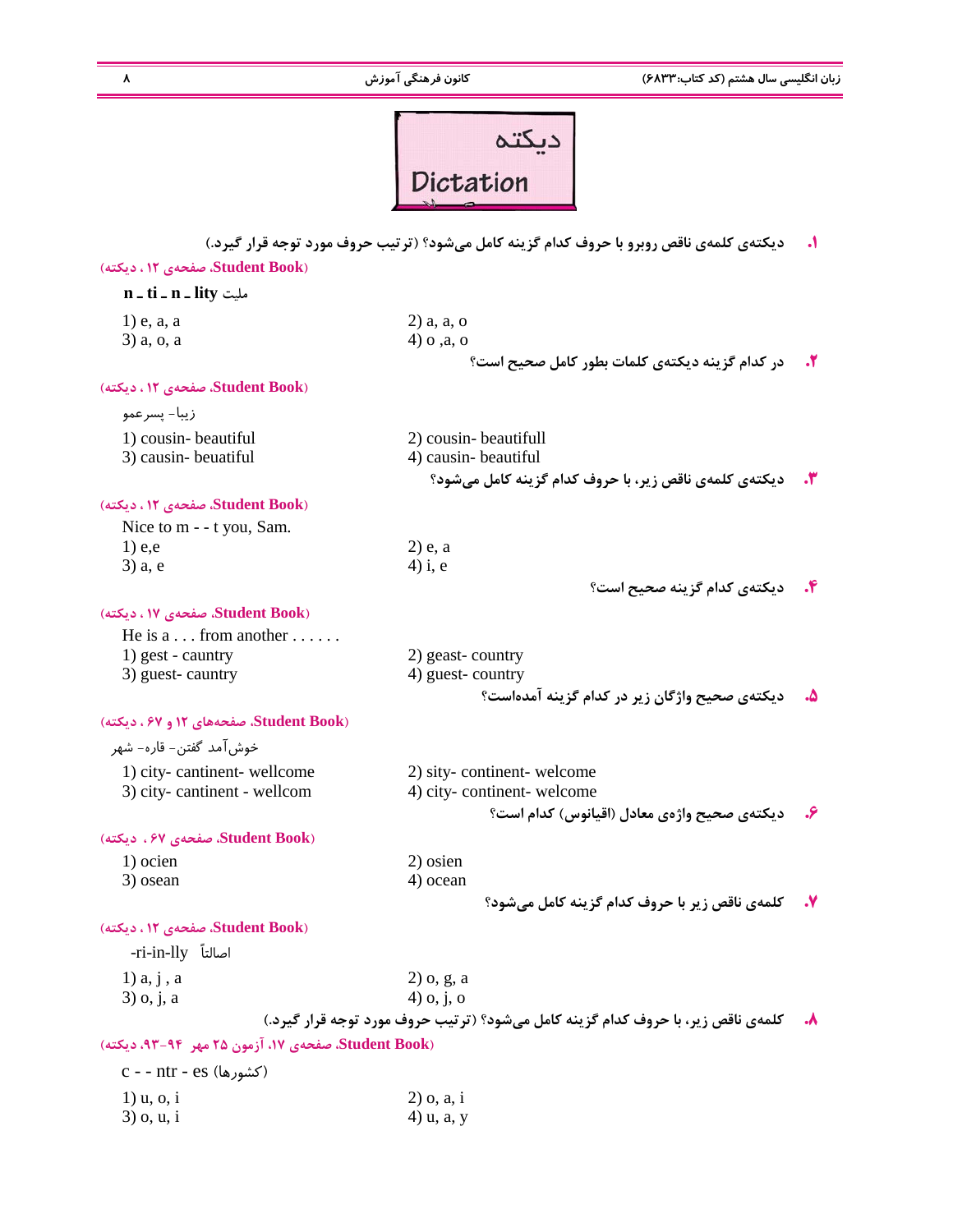| My Nationality درس اول:                                       | کانون فرهنگی آموزش                                                  | ٩       |
|---------------------------------------------------------------|---------------------------------------------------------------------|---------|
|                                                               | ديكتهى صحيح واژگان كدام است؟                                        | $\cdot$ |
| (Workbook، صفحهی ۵ ،آزمون ۲۵ مهر ۹۴-۹۳، دیکته)                |                                                                     |         |
| (لبنان) Lbeaonn                                               |                                                                     |         |
| (روان، سلیس) lfentu                                           |                                                                     |         |
| 1) Lebanon, fluent                                            | 2) Lebonan, fluent                                                  |         |
| 3) Lebanon, fleunt                                            | 4) Lebonan, fulent                                                  |         |
|                                                               | <b>۰۱۰ کلمههای ناقص زیر، با حروف کدام گزینه کامل میشوند؟</b>        |         |
| (Student Book، صفحهی ١۴، آزمون۹ آبان ۹۴-۹۳، دیکته)            |                                                                     |         |
| A: Caspian S - -                                              |                                                                     |         |
| B: Persian G -If                                              |                                                                     |         |
| 1) A: $e$ , a                                                 | $2)$ A: e, a                                                        |         |
| B: o                                                          | B: u                                                                |         |
| $3)$ A: a, e                                                  | 4) A: $e$ , i                                                       |         |
| B: o                                                          | B: u                                                                |         |
|                                                               | با توجه به حروف به هم ریختهی زیر، دیکتهی صحیح واژگان را مشخص کنید.  |         |
| (Student Book، صفحههای ۱۵ و ۱۷، آزمون ۹ آبان ۹۴-۹۳، دیکته)    |                                                                     |         |
| $erctrco($ صحيح)                                              |                                                                     |         |
| erget (سلام و احوالپرسی کردن)                                 |                                                                     |         |
| 1) correct, greet                                             | 2) corerct, greet                                                   |         |
| 3) coerrct, geert                                             | 4) correct, geret                                                   |         |
|                                                               | <b>12. معادل انگلیسی کدام واژه با حرف "ch" شروع نمی شود؟</b>        |         |
| Student Book)، صفحهی ۱۷، آزمون ۹ آبان ۹۴-۹۳، دیکته)           |                                                                     |         |
| پنير (1                                                       | گچ (2                                                               |         |
| صندلی (3                                                      | ھم کلاسی (4                                                         |         |
|                                                               | <b>۱۳.</b> در کدام گزینه، املای همهی کلمات صحیح است؟                |         |
| Student Book) صفحههای ۱۲، ۶۷ و ۶۸، آزمون ۲۴ مهر ۹۵-۹۴، دیکته) |                                                                     |         |
| 1) causin-welcom                                              | 2) Asien-little                                                     |         |
| 3) originaly-beautiful                                        | 4) Europe-North                                                     |         |
|                                                               | <b>۱۴.</b> کلمات ناقص زیر به ترتیب با حروف کدام گزینه کامل می شوند؟ |         |
| Student Book)، صفحهی ۱۵، آزمون ۲۴ مهر ۹۵-۹۴، دیکته)           |                                                                     |         |
| A: ch - - r صندلی                                             |                                                                     |         |
| کفش B: sh - - s                                               |                                                                     |         |
| A :e,i                                                        | A:aj                                                                |         |
| 1)<br>B:0,0                                                   | 2)<br>$B:$ o,e                                                      |         |

- 1)  $\frac{4 \cdot 4}{B \cdot 0,0}$
- 3) **A :a,i B**:0,0 <br> **B**:0,0 <br> **B**:0,e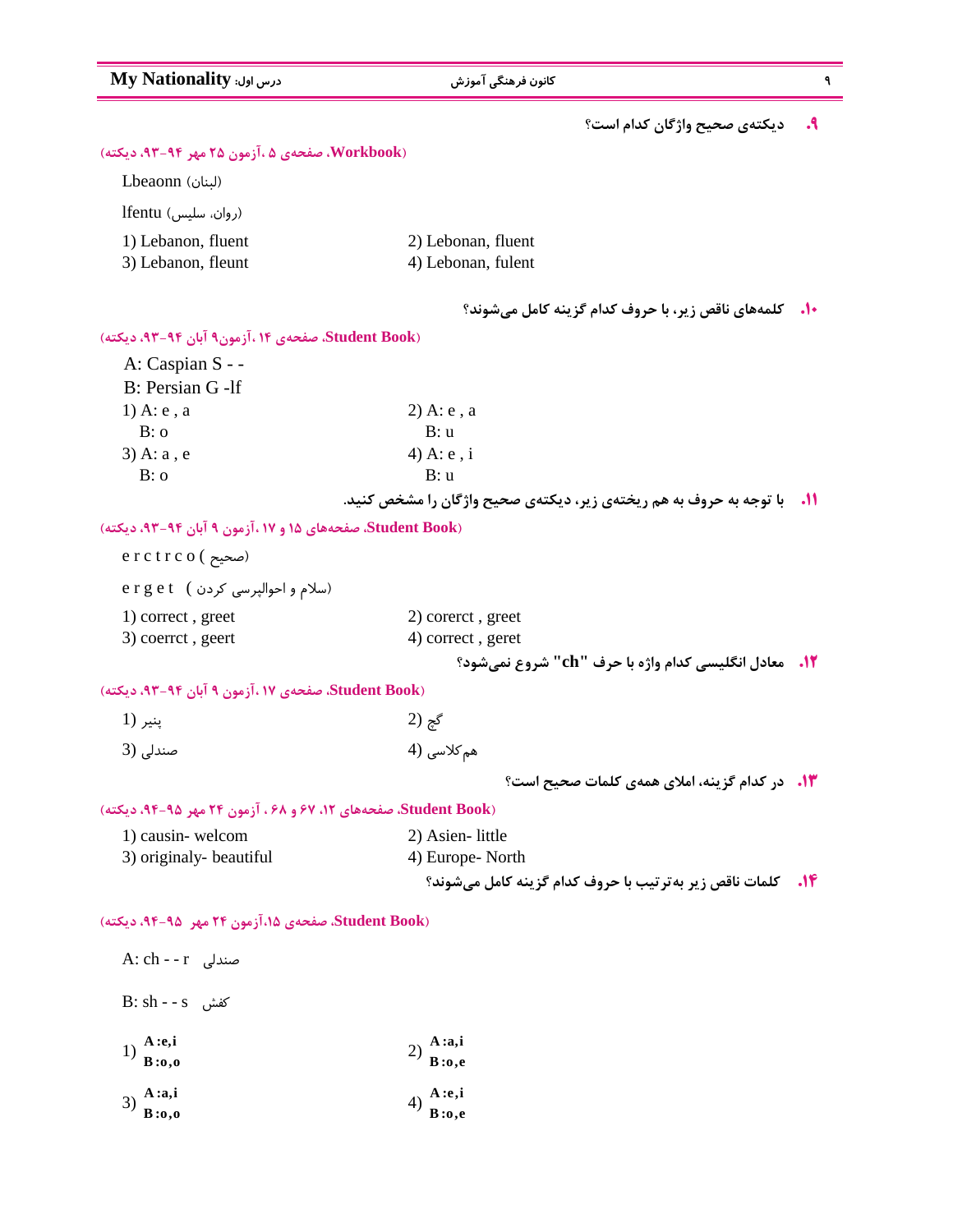**زبان انگليسي سال هشتم (كد كتاب6833:) كانون فرهنگي آموزش 10** 

**.15 بيش ترين تعداد غلط املايي در كدام گزينه وجود دارد؟** 

**(Book Student، صفحه هاي ،12 ،13 15 و 17 ،آزمون 8 آبان 94-95 ،ديكته)**

1) My causin, Sam speaks English, Chinease and Persian.

2) He is originaly Brezilian. He is a geust in Iran.

3) Ali is originaly from Lebnon. He says it is a beuatifull cauntry.

4) Which is corect for چادر in English?

**.16 كلمات ناقص زير با حروف كدام گزينه كامل مي شود؟(ترتيب حروف را در نظر بگيريد.)**

 **(Book Student، صفحه ي 12 ، آزمون 8 آبان ،94-95 ديكته)**

A:  $gr - t$  (عالی، بزرگ)

B: convers - - - on (مكالمه(

| 1) $\frac{A:a,e}{B:e,i,t}$ | 2) $\frac{A:e,a}{B:a,t,i}$ |
|----------------------------|----------------------------|
| 3) $\frac{A:e,i}{B:e,i,t}$ | 4) $\frac{A:i,e}{B:a,t,i}$ |

**.17 در متن زير چند غلط املايي وجود دارد؟** 

#### **(Book Student، صفحه هاي 12 و ،17 آزمون 22 آبان 94-95 ،ديكته)**

**My causin, Sam, is a geust from another cauntry. He lives in Turkey but he is originaly Iranian. We are going to visit our reletives and some of my frinds and classmates this week.**

1) 4 2) 7

 $3) 6$  4) 9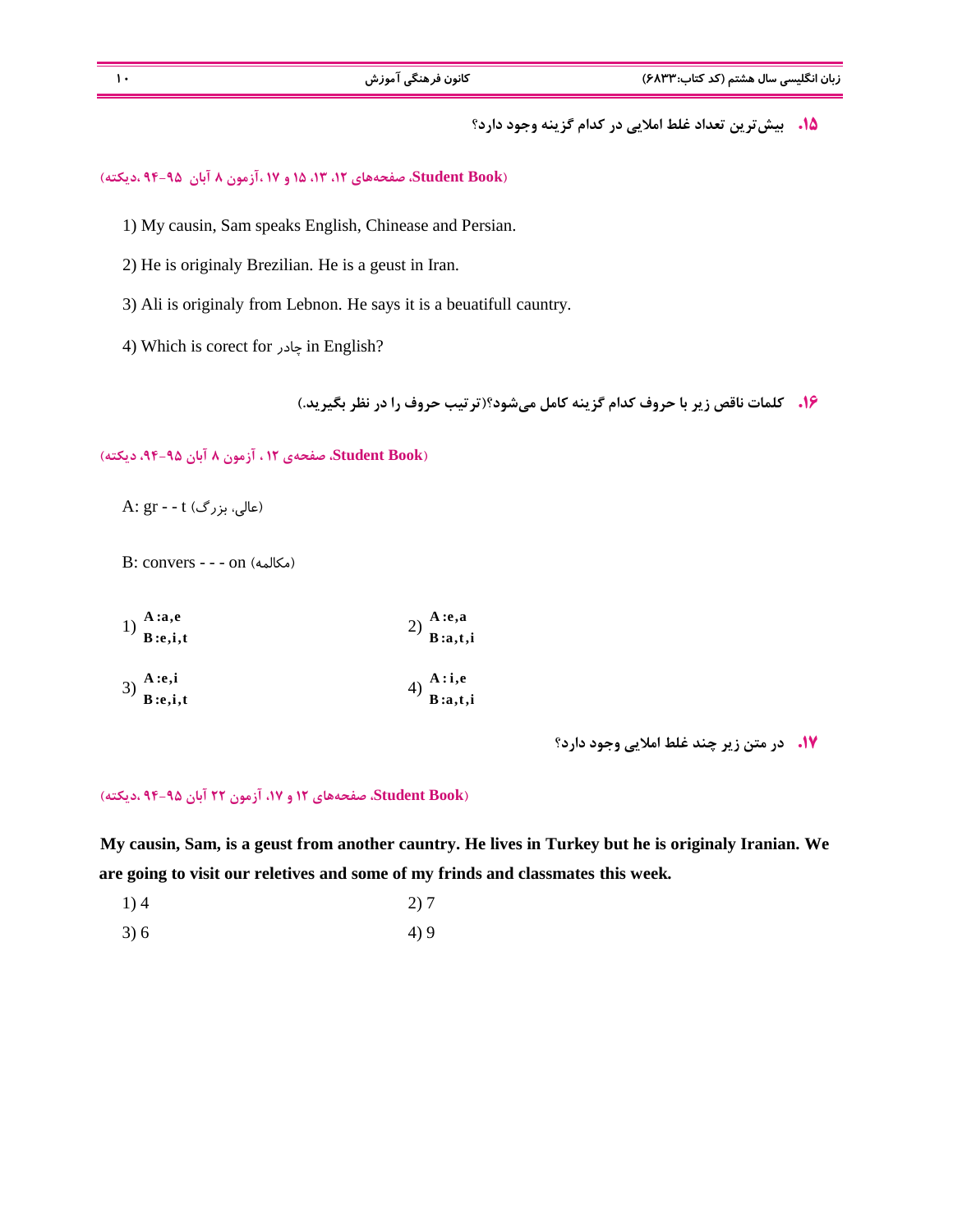**11 كانون فرهنگي آموزش درس اول: Nationality My**

# واژگان<br>Vocabulary

| 18. This is my cousin Sam.                                       |                                                                |  |
|------------------------------------------------------------------|----------------------------------------------------------------|--|
|                                                                  | (Student Book، صفحهی ١٢، واژگان)                               |  |
| He is his cousin to his friend.<br>1) introducing<br>2) greeting |                                                                |  |
| 3) asking<br>4) answering                                        |                                                                |  |
| 19. France is a beautiful                                        |                                                                |  |
|                                                                  | (Student Book، صفحهی ١٢، واژگان)                               |  |
| 1) continent                                                     | 2) country                                                     |  |
| 3) city                                                          | 4) nationality                                                 |  |
|                                                                  | <b>۰۲۰</b> ترجمهی کدام واژه صحیح است؟                          |  |
| (Student Book، صفحههای ۱۴ و ۱۵، واژگان)                          |                                                                |  |
| $1)$ gulf = بازی گلف                                             | 2) $g$ olf = خليج                                              |  |
| 3) shoes $=$ کفش                                                 | 4) chair = میز                                                 |  |
|                                                                  | <b>31.</b> ترجمهی کدام واژه نادرست است؟                        |  |
| (Student Book، صفحههای ۱۲، ۱۶، ۱۷، واژگان)                       |                                                                |  |
| 1) relative = $\epsilon$ همکلاسی                                 | 2) guest = مهمان                                               |  |
| 3) originally = اصالتاً                                          | 4) fruit = میوه                                                |  |
|                                                                  |                                                                |  |
|                                                                  | <b>۲۲.</b> معادل انگلیسی واژهی (قاره) کدام است؟                |  |
| (Student Book، صفحهی ۶۷، واژگان)                                 |                                                                |  |
| 1) continent                                                     | $2)$ city                                                      |  |
| 3) country                                                       | 4) place<br><b>۲۳.</b> معادل انگلیسی واژهی (اقیانوس) کدام است؟ |  |
| (Student Book، صفحهی ۱۴، واژگان)                                 |                                                                |  |
| $1)$ gulf                                                        | 2) ocean                                                       |  |
| 3) sea                                                           | 4) golf                                                        |  |
|                                                                  | <b>۲۴.</b> جاهای خالی با کلمات کدام گزینه بهترتیب کامل میشوند؟ |  |
| (Student Book، صفحههای ۱۴،۶۷، واژگان)                            |                                                                |  |
| Pacific                                                          |                                                                |  |
| $Caspian \ldots$                                                 |                                                                |  |
| 1) Gulf-Sea                                                      | 2) Ocean-Sea                                                   |  |
| 3) Sea-Ocean                                                     | 4) Sea- Gulf                                                   |  |
|                                                                  | <b>۲۵.</b> کدام واژه نادرست ترجمه شده است؟                     |  |
| Student Book)، صفحههای ۱۲، ۱۶و ۶۷ - آزمون ۲۵ مهر ۹۴-۹۳، واژگان)  |                                                                |  |
| $1)$ continent = نارگیل                                          | 2) introduce= معرفی کردن                                       |  |

افقي =across) 4 ماهي ها =fish) 3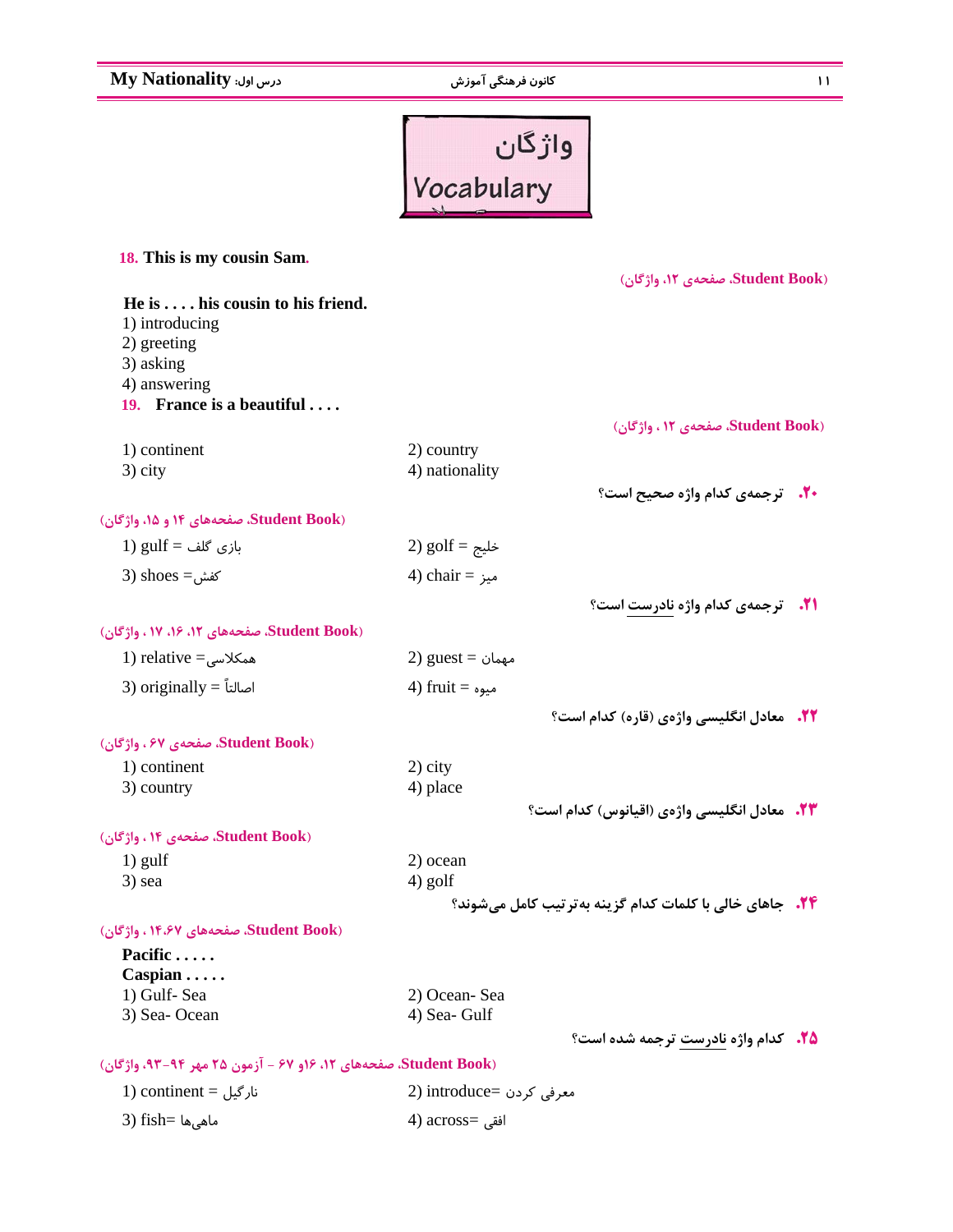| Student: Excuse me, teacher! What's (صندلی) in English?<br>2) Chair<br>4) Desk<br>27. My cousin, David, lives in Turkey. He Turkish.<br>2) fixes<br>4) speaks | Student Book). صفحههای ۱۵ و ۱۶- آزمون ۲۵ مهر ۹۴-۹۳، واژگان)<br>Student Book) صفحهی ١٢ - آزمون ٢۵ مهر ٩٣-٩٣، واژگان)                                                                                                                                                                                                                                                                                                                                                                                                                        |
|---------------------------------------------------------------------------------------------------------------------------------------------------------------|--------------------------------------------------------------------------------------------------------------------------------------------------------------------------------------------------------------------------------------------------------------------------------------------------------------------------------------------------------------------------------------------------------------------------------------------------------------------------------------------------------------------------------------------|
|                                                                                                                                                               |                                                                                                                                                                                                                                                                                                                                                                                                                                                                                                                                            |
|                                                                                                                                                               |                                                                                                                                                                                                                                                                                                                                                                                                                                                                                                                                            |
|                                                                                                                                                               |                                                                                                                                                                                                                                                                                                                                                                                                                                                                                                                                            |
|                                                                                                                                                               |                                                                                                                                                                                                                                                                                                                                                                                                                                                                                                                                            |
|                                                                                                                                                               |                                                                                                                                                                                                                                                                                                                                                                                                                                                                                                                                            |
|                                                                                                                                                               |                                                                                                                                                                                                                                                                                                                                                                                                                                                                                                                                            |
|                                                                                                                                                               |                                                                                                                                                                                                                                                                                                                                                                                                                                                                                                                                            |
|                                                                                                                                                               |                                                                                                                                                                                                                                                                                                                                                                                                                                                                                                                                            |
|                                                                                                                                                               |                                                                                                                                                                                                                                                                                                                                                                                                                                                                                                                                            |
|                                                                                                                                                               |                                                                                                                                                                                                                                                                                                                                                                                                                                                                                                                                            |
|                                                                                                                                                               | (Student Book، صفحهی ١٧ - آزمون ٩ آبان ٩٣-٩٣، واژگان)                                                                                                                                                                                                                                                                                                                                                                                                                                                                                      |
| 2) boys                                                                                                                                                       |                                                                                                                                                                                                                                                                                                                                                                                                                                                                                                                                            |
| 4) relatives                                                                                                                                                  |                                                                                                                                                                                                                                                                                                                                                                                                                                                                                                                                            |
|                                                                                                                                                               | <b>۲۹.</b> کدام واژه نادرست معنا شده است؟                                                                                                                                                                                                                                                                                                                                                                                                                                                                                                  |
| Student Book)، صفحهی Workbook-۱۲، صفحهی ۵- آزمون ۹ آبان ۹۴-۹۳، واژگان)                                                                                        |                                                                                                                                                                                                                                                                                                                                                                                                                                                                                                                                            |
| 2) nationality:ملیت                                                                                                                                           |                                                                                                                                                                                                                                                                                                                                                                                                                                                                                                                                            |
| 4) continue: ادامه دادن                                                                                                                                       |                                                                                                                                                                                                                                                                                                                                                                                                                                                                                                                                            |
|                                                                                                                                                               |                                                                                                                                                                                                                                                                                                                                                                                                                                                                                                                                            |
|                                                                                                                                                               | (Student Book، صفحهي ١٢ - آزمون ٩ آبان ٩٢-٩٣، واژكان)                                                                                                                                                                                                                                                                                                                                                                                                                                                                                      |
|                                                                                                                                                               |                                                                                                                                                                                                                                                                                                                                                                                                                                                                                                                                            |
|                                                                                                                                                               |                                                                                                                                                                                                                                                                                                                                                                                                                                                                                                                                            |
|                                                                                                                                                               | <b>\").</b> با توجه به معنی واژگان، گزینهی صحیح را انتخاب کنید.                                                                                                                                                                                                                                                                                                                                                                                                                                                                            |
|                                                                                                                                                               |                                                                                                                                                                                                                                                                                                                                                                                                                                                                                                                                            |
|                                                                                                                                                               |                                                                                                                                                                                                                                                                                                                                                                                                                                                                                                                                            |
|                                                                                                                                                               |                                                                                                                                                                                                                                                                                                                                                                                                                                                                                                                                            |
|                                                                                                                                                               |                                                                                                                                                                                                                                                                                                                                                                                                                                                                                                                                            |
|                                                                                                                                                               |                                                                                                                                                                                                                                                                                                                                                                                                                                                                                                                                            |
|                                                                                                                                                               |                                                                                                                                                                                                                                                                                                                                                                                                                                                                                                                                            |
|                                                                                                                                                               |                                                                                                                                                                                                                                                                                                                                                                                                                                                                                                                                            |
|                                                                                                                                                               | Student Book)، صفحهی ۱۲ - آزمون ۲۱ آذر ۹۴-۹۳، واژگان)                                                                                                                                                                                                                                                                                                                                                                                                                                                                                      |
|                                                                                                                                                               |                                                                                                                                                                                                                                                                                                                                                                                                                                                                                                                                            |
|                                                                                                                                                               |                                                                                                                                                                                                                                                                                                                                                                                                                                                                                                                                            |
|                                                                                                                                                               |                                                                                                                                                                                                                                                                                                                                                                                                                                                                                                                                            |
|                                                                                                                                                               | Student Book) صفحهی ۱۲ - آزمون ۱۰ بهمن ۹۴-۹۳، واژگان)                                                                                                                                                                                                                                                                                                                                                                                                                                                                                      |
|                                                                                                                                                               |                                                                                                                                                                                                                                                                                                                                                                                                                                                                                                                                            |
|                                                                                                                                                               |                                                                                                                                                                                                                                                                                                                                                                                                                                                                                                                                            |
|                                                                                                                                                               | <b>۳۴. ترجمهی کلمات زیر در کدام گزینه بهطور کامل صحیح است؟</b>                                                                                                                                                                                                                                                                                                                                                                                                                                                                             |
|                                                                                                                                                               |                                                                                                                                                                                                                                                                                                                                                                                                                                                                                                                                            |
|                                                                                                                                                               |                                                                                                                                                                                                                                                                                                                                                                                                                                                                                                                                            |
|                                                                                                                                                               |                                                                                                                                                                                                                                                                                                                                                                                                                                                                                                                                            |
|                                                                                                                                                               |                                                                                                                                                                                                                                                                                                                                                                                                                                                                                                                                            |
|                                                                                                                                                               | 28. Hamid is one of my $\dots$ . He is my cousin.<br>I'm originally Iranian. Iran is a beautiful<br>2) country<br>4) continent<br>Student Book)، صفحههای ١٢ و ۶۷- آزمون ٧ آذر ۹۴-۹۳، واژگان)<br>2) Turkey- Asian-Najaf<br>4) Oman-Africa-Paris<br>32. My new friend, Sahar, can  French and Italian.<br>2) speak<br>$4)$ let<br>33. WeMr. Hamidi in the library on Monday mornings.<br>2) meet<br>4) work<br>Student Book)، صفحههای ١٢، ١٧ و ۶٧ - آزمون ٨ آبان ٩٥-٩۴، واژگان)<br>کشور – تلفن کردن – مهمان (2<br>تمدن- گفتوگو كردن- مردم (4 |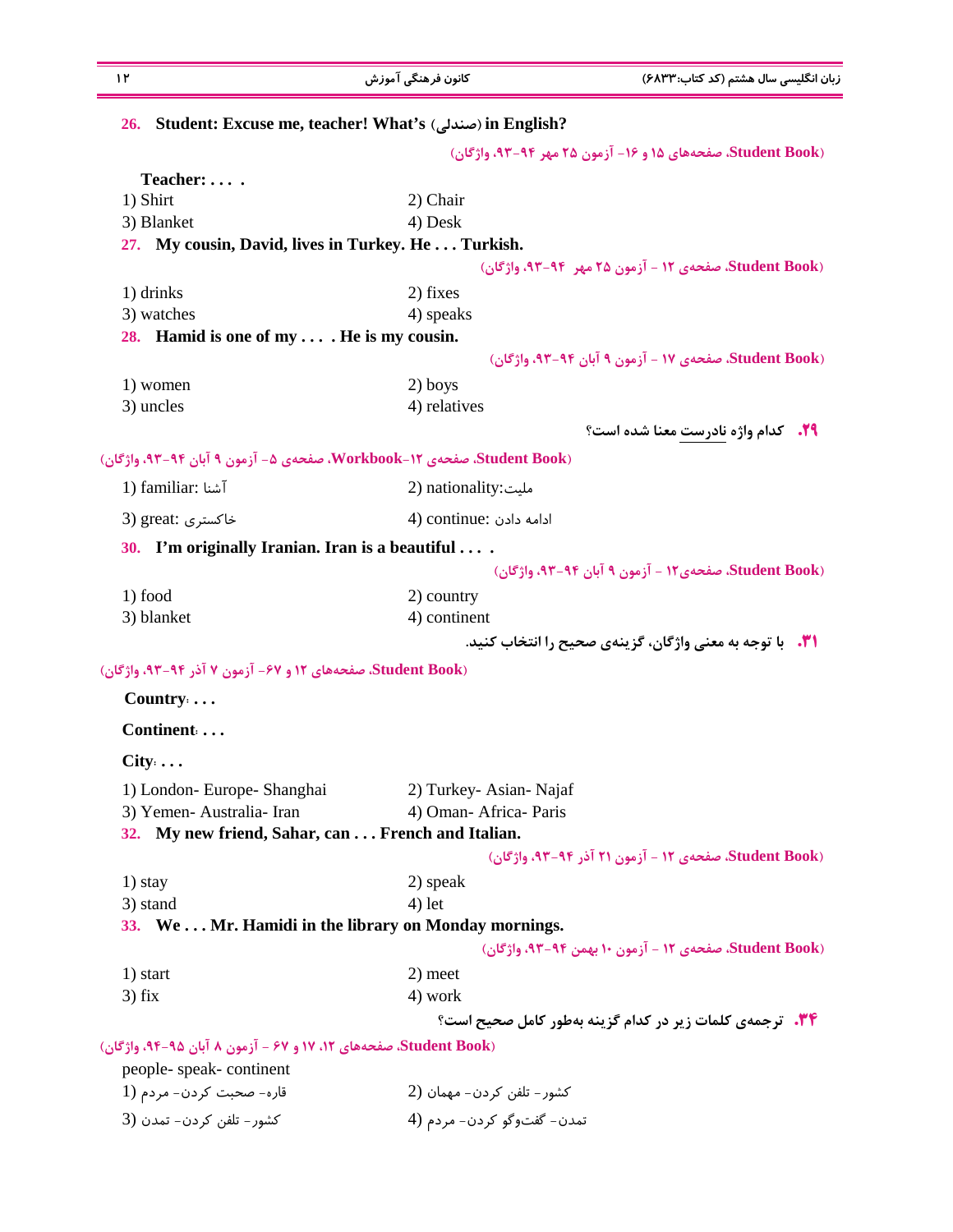| My Nationality :درس اول                                         | كانون فرهنگى آموزش                                      | ۱۳                                                 |
|-----------------------------------------------------------------|---------------------------------------------------------|----------------------------------------------------|
|                                                                 | <b>۳۵.</b> میان کلمههای کدام گزینه ارتباطی وجود ندارد؟  |                                                    |
| Student Book) صفحههای ۱۴ و ۱۶ - آزمون ۸ آبان ۹۵-۹۴، واژگان)     |                                                         |                                                    |
| 1) fruit-quince                                                 | 2) Najaf-Iraq                                           |                                                    |
| 3) Turkey-Turkish                                               | 4) gulf- play                                           |                                                    |
| 36. He the new student to his classmates.                       |                                                         |                                                    |
|                                                                 | Student Book)، صفحهی ۱۲ - آزمون ۸ آبان ۹۵-۹۴، واژگان)   |                                                    |
| 1) introduces                                                   | 2) watches                                              |                                                    |
| 3) studies                                                      | 4) asks                                                 |                                                    |
|                                                                 | واژگان ناهماهنگ<br> <br> Incongruous Words              |                                                    |
|                                                                 |                                                         | <b>۳۷.</b> کدام گزینه با بقیه ناهماهنگ است؟        |
| (Student Book، صفحهی ۶۷، ۶۸، واژگان ناهماهنگ)                   |                                                         |                                                    |
| 1) Asia                                                         | 2) Europe                                               |                                                    |
| 3) Africa                                                       | 4) Turkmenistan                                         |                                                    |
|                                                                 |                                                         | <b>۳۸.</b> کدام کلمه ناهماهنگ است؟                 |
| (Workbook، صفحههای ۲،۵، واژگان ناهماهنگ)                        |                                                         |                                                    |
| 1) Sanskrit                                                     | 2) Persian                                              |                                                    |
| 3) Saudi Arabia                                                 | 4) Arabic                                               |                                                    |
|                                                                 |                                                         | <b>۳۹.</b> کدام گزینه ناهماهنگ است؟                |
| (Student Book، صفحههای ۱۳ و ۱۴، واژگان ناهماهنگ)                |                                                         |                                                    |
| 1) America - American                                           | 2) France-French                                        |                                                    |
| 3) Saudi Arabia- Arabic                                         | 4) China-Chinese                                        |                                                    |
|                                                                 |                                                         |                                                    |
|                                                                 |                                                         | <b>۴۰.</b> کدام کلمه ناهماهنگ است؟                 |
| (Student Book، صفحهی ۱۳ – آزمون ۲۵ مهر، واژگان ناهماهنگ)        |                                                         |                                                    |
| 1) France                                                       | 2) Chinese                                              |                                                    |
| 3) Spanish                                                      | 4) British                                              |                                                    |
|                                                                 | <b>۴۱.</b> معنای کدام کلمه با سایر واژهها ناهماهنگ است؟ |                                                    |
| Student Book)، صفحهی ١٢ - آزمون ٧ آذر ٩٤-٩٣، واژگان ناهماهنگ)   |                                                         |                                                    |
| 1) month                                                        | 2) country                                              |                                                    |
| 3) year                                                         | $4)$ day                                                |                                                    |
|                                                                 |                                                         | <b>۴۲.</b> مفهوم کدام کلمه با سایرین ناهماهنگ است؟ |
| (Workbook، صفحهی ۵ - آزمون ۲۴ مهر ۹۵-۹۴، واژگان ناهماهنگ)       |                                                         |                                                    |
| 1) Italy                                                        | 2) Greek                                                |                                                    |
| 3) Sanskrit                                                     | 4) Latin                                                |                                                    |
|                                                                 |                                                         | <b>۴۳.</b> کلمهی ناهماهنگ را مشخص کنید.            |
| (Workbook، صفحههای ۲ و ۵ - آزمون ۸ آبان ۹۵-۹۴، واژگان ناهماهنگ) |                                                         |                                                    |
| 1) Pakistan                                                     | 2) Italian                                              |                                                    |
| 3) Spain                                                        | 4) Afghanistan                                          |                                                    |
|                                                                 |                                                         |                                                    |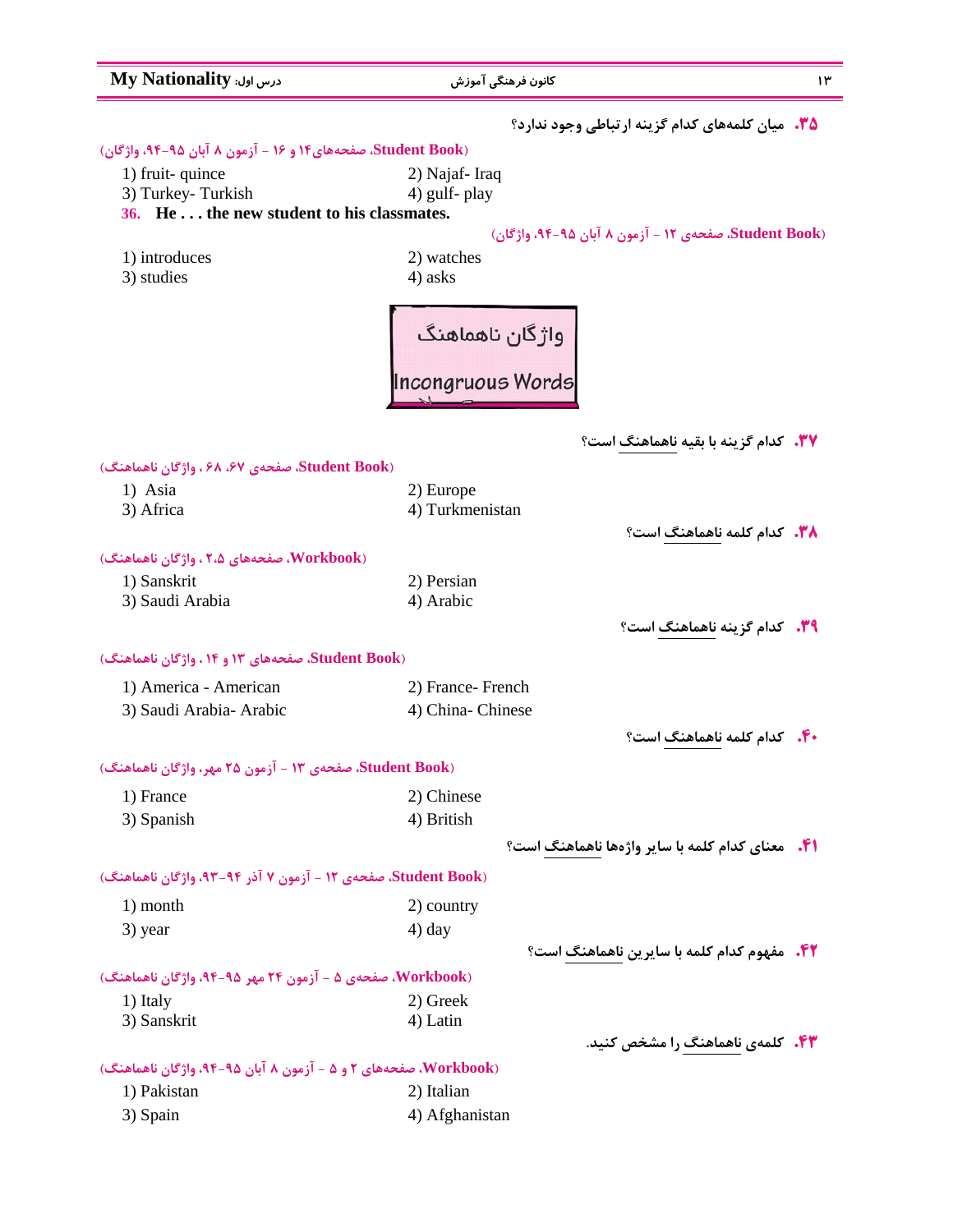**زبان انگليسي سال هشتم (كد كتاب6833:) كانون فرهنگي آموزش 14** 



#### **44. A: . . . . . . . . . . . . ?**

**(Book Student، صفحه ي 15 ، مكالمه)**

#### **B: That's C- H- A- I- R.**

1) How do you spell "chair" 2) Which is correct

**45. A: ……………………….? B: Iran is great! I love it.**

**46. A: . . . . . . . . . . . . . . . ? B : They're from Iran.**

1) What's their home number 2) Are they from France 3) What time are they leaving 4) Where are they from **47. A: . . . . . . . . . .? B: She's from England.**

## 1) Is he from China 2) Where is Mary from 3) What's your nationality 4) Who is good at riding a bicycle **48. A:What's your nationality? B: . . . . . . . . . . . . . . . . . . . .** 1) I like to live in France 2) I speak French, English and Persian 3) I'm Spanish 4) I'm going to work in France **49. A: Where is Mr. Amini from? B:……………………………….. .**

1) Her nationality is Turkish 2) He is a teacher 3) She is British 4) He is from Greece

3) How do you say (ميز) in English 4) Excuse me. What's (ميزا) in English

#### **(Book Student، صفحه ي 12 - آزمون 25 مهر ،93-94 مكالمه)**

- 1) Where are you from 2) What's your favorite food
- 3) How do you like it in Iran 4) What is your nationality

#### **(Book Student، صفحه ي ،14 آزمون 9 آبان ،93-94 مكالمه)**

- 
- 

**(Book Student، صفحه ي 14 - آزمون 21 فروردين ،93-94 مكالمه)**

**(Book Student، صفحه ي 13 - آزمون 24 مهر ،94-95 مكالمه)**

**(Book Student، صفحه ي 14 - آزمون 24 مهر ،94-95 مكالمه)**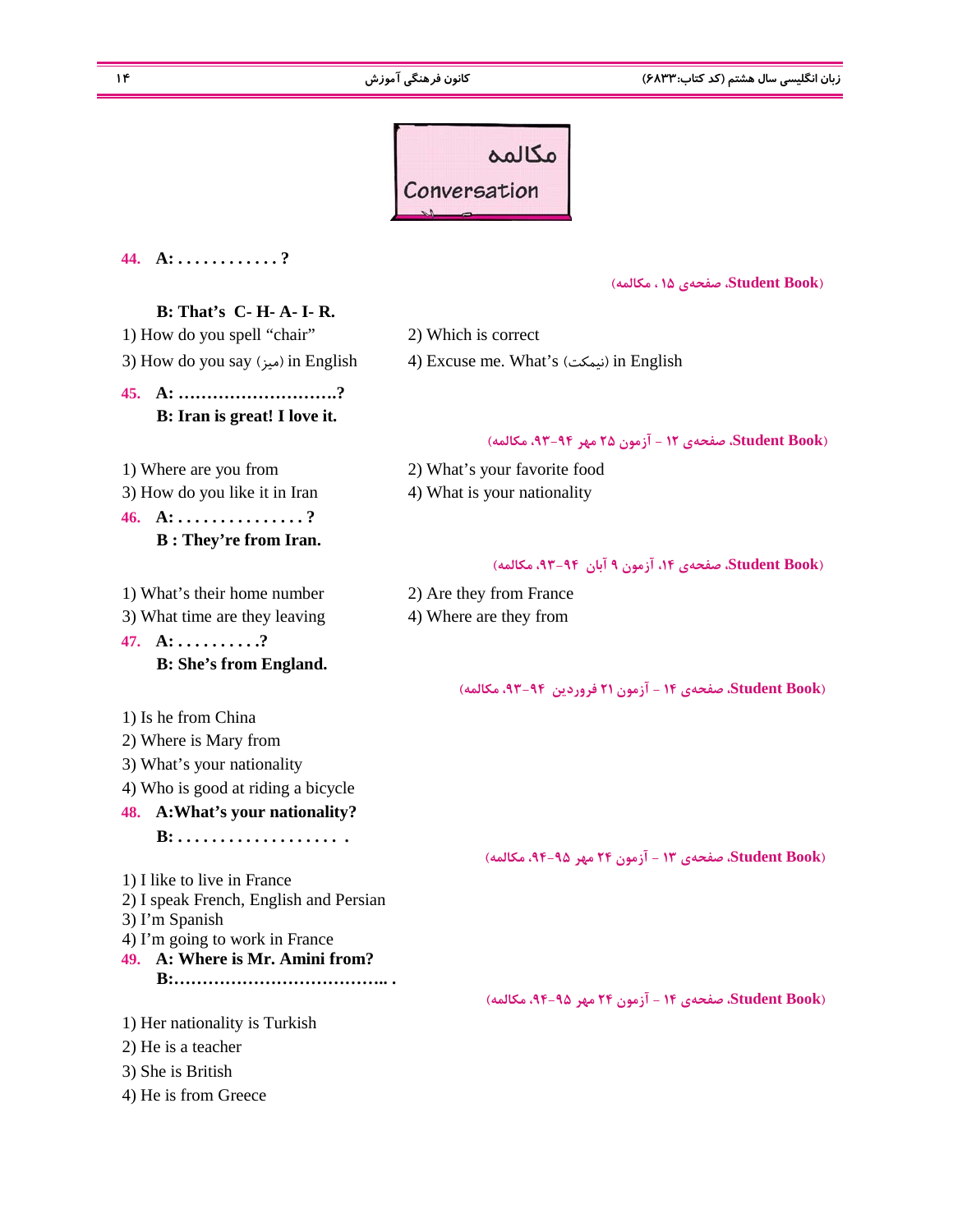**15 كانون فرهنگي آموزش درس اول: Nationality My**



#### **50. I'm originally . . . . but I live in . . . .**

 **(Book Student، صفحه هاي ،13 ،14 نكات دستوري)** 1) France- Spain 2) Spanish - German 3) German - Spanish 4) Spanish-France **51. A: Where are they from? B: . . . . . (Book Student، صفحه ي 14 ، نكات دستوري)** 1) French 2) British 3) Argentina (4) Chinese **52. A: . . . Mary and Sara British? B: Yes , . . . . (Book Student، صفحه ي 13 ، نكات دستوري)** 1) Are – they aren't 2) Is – she is 3) Are – they are  $4)$  Is – she isn't **53. A: What's your nationality? B : . . . . (Book Student، صفحه هاي ،13 14 ، نكات دستوري)** 1) Italy 2) Greece 3) Brazil 4) German **54. A: . . . ? B: She's from England. (Book Student، صفحه ي 14 ، نكات دستوري)** 1) Where is Mary from 2) Where is Mark from 3) Is he from England 4) Is she British **.55 كدام گزينه نادرست است؟ (Workbook ، صفحه ي 7 ، نكات دستوري)** 1) Robert Koch was from Germany. 2) Iqbal Lahoori was Pakistanian. 3) Louis Pasteur's nationality was French.

4) Leonardo Davinci's country was Italian.

**.56 با كلمات به هم ريخته ي زير، كدام جمله درست ساخته شده است؟**

**(Book Student، صفحه هاي 12 و 13 - آزمون 25 مهر ،93-94 نكات دستوري)**

but, Brazilian, I, England, I'm, in, originally, live.

1) I'm originally in Brazilian, but I live England.

2) I'm originally Brazilian, but I live in England.

3) I live Brazilian, but I'm originally in England.

4) I'm originally England, but I live in Brazilian.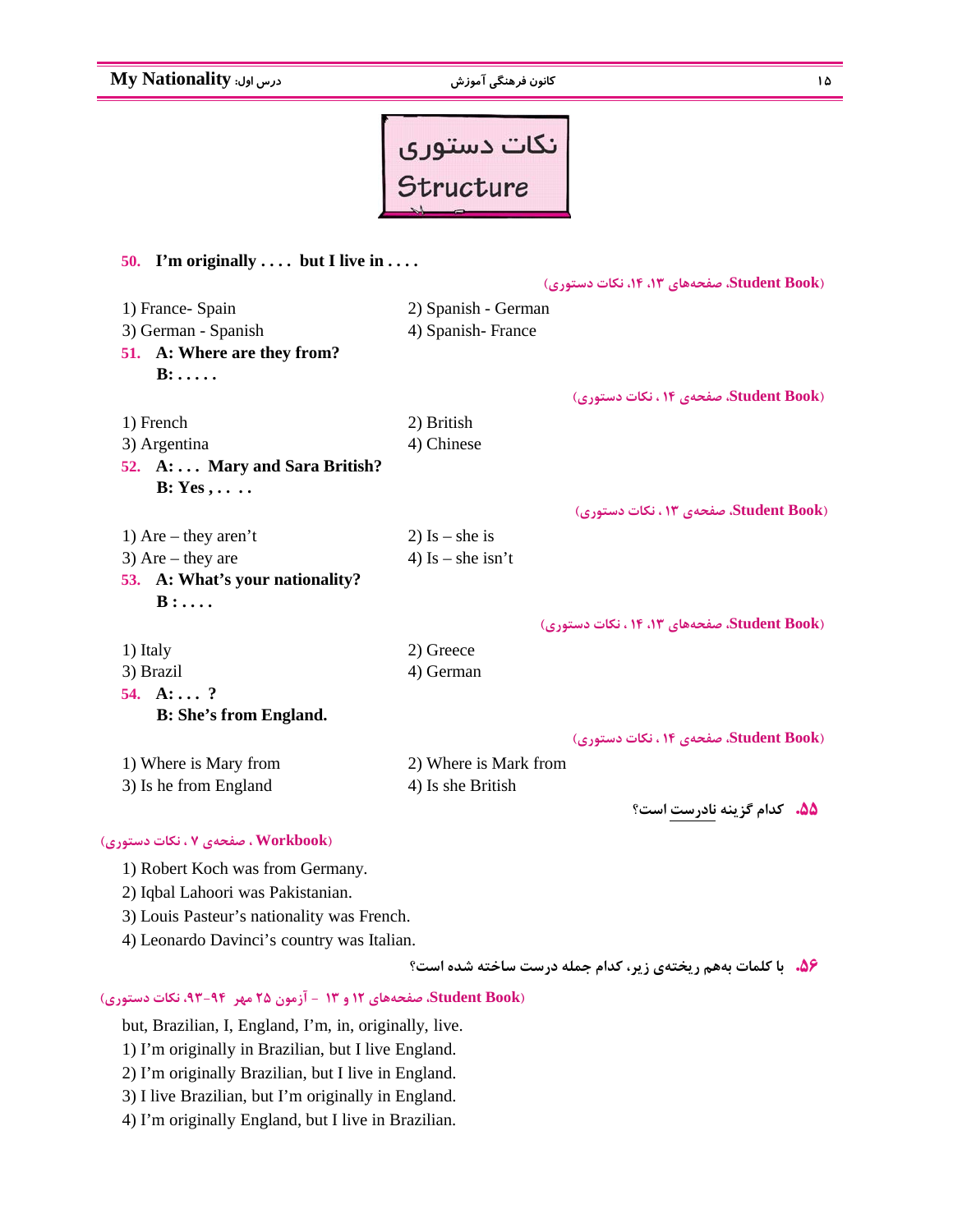| ۱۶                                                         | كانون فرهنگى آموزش                                                                   | زبان انگلیسی سال هشتم (کد کتاب:۶۸۳۳)                               |
|------------------------------------------------------------|--------------------------------------------------------------------------------------|--------------------------------------------------------------------|
|                                                            |                                                                                      | ۵۷. با توجه به نمونه، کدام گزینه صحیح نیست؟                        |
|                                                            | (Student Book، صفحههای ۶۷ و ۶۸ - Workbook، صفحهی ۵- آزمون ۲۵ مهر ۹۴-۹۳، نکات دستوری) |                                                                    |
| Iran/Iranian                                               |                                                                                      |                                                                    |
| 1) Europe/ European                                        | 2) Australia/ Australian                                                             |                                                                    |
| 3) Greece/ Greecian                                        | 4) Italy/ Italian                                                                    |                                                                    |
| 58. A: Is your friend from England?                        |                                                                                      |                                                                    |
|                                                            |                                                                                      | Student Book)، صفحهی ۱۳ - آزمون ۹ آبان ۹۴-۹۳، نکات دستوری)         |
| $B: No, \ldots$ .                                          |                                                                                      |                                                                    |
| $1)$ she is                                                | 2) they aren't                                                                       |                                                                    |
| $3)$ he isn't                                              | $4)$ I'm not                                                                         |                                                                    |
|                                                            |                                                                                      | 54. با توجه به نمونه كدام گزينه صحيح نيست؟                         |
| (Student Book، صفحهی ۱۳ - آزمون ۹ آبان ۹۴-۹۳، نکات دستوری) |                                                                                      |                                                                    |
| England / English                                          |                                                                                      |                                                                    |
| 1) Brazil/ Brazilian                                       |                                                                                      |                                                                    |
| 2) Turkey / Turkish                                        |                                                                                      |                                                                    |
| 3) Spain/ Spainian                                         |                                                                                      |                                                                    |
| 4) Greece/ Greek                                           |                                                                                      |                                                                    |
| 60. A: Is he  ?                                            |                                                                                      |                                                                    |
|                                                            |                                                                                      | (Student Book، صفحههای ۱۳ و ۱۴ - آزمون ۲۳ آبان ۹۳-۹۳، نکات دستوری) |
| $B: No, he isn't. He is from \ldots$ .                     |                                                                                      |                                                                    |
| 1) Iranian, Iran                                           | 2) French, China                                                                     |                                                                    |
| 3) Brazilian, Spanish                                      | 4) Turkey, Iraq                                                                      |                                                                    |
| 61. A: Are Mina and Sahar British?                         |                                                                                      |                                                                    |
|                                                            |                                                                                      | Student Book) صفحهی ۱۳ - آزمون ۷ آذر ۹۴-۹۳، نکات دستوری)           |
| $B: Yes, \ldots$ .                                         |                                                                                      |                                                                    |
| $1)$ she is                                                | 2) they aren't                                                                       |                                                                    |
| $3)$ she isn't                                             | 4) they are                                                                          |                                                                    |
|                                                            |                                                                                      | ۶۲. کدام گزینه به تر تیب برای جاهای خالی اول و دوم صحیح نیست؟      |
| (Student Book، صفحهی ۱۳ - آزمون ۲۴ مهر ۹۵-۹۴، نکات دستوری) |                                                                                      |                                                                    |
| A person who is from is                                    |                                                                                      |                                                                    |
| 1) China, Chinese                                          | 2) Brazilian, Brazil                                                                 |                                                                    |
| 3) England, British                                        | 4) Iran, Iranian                                                                     |                                                                    |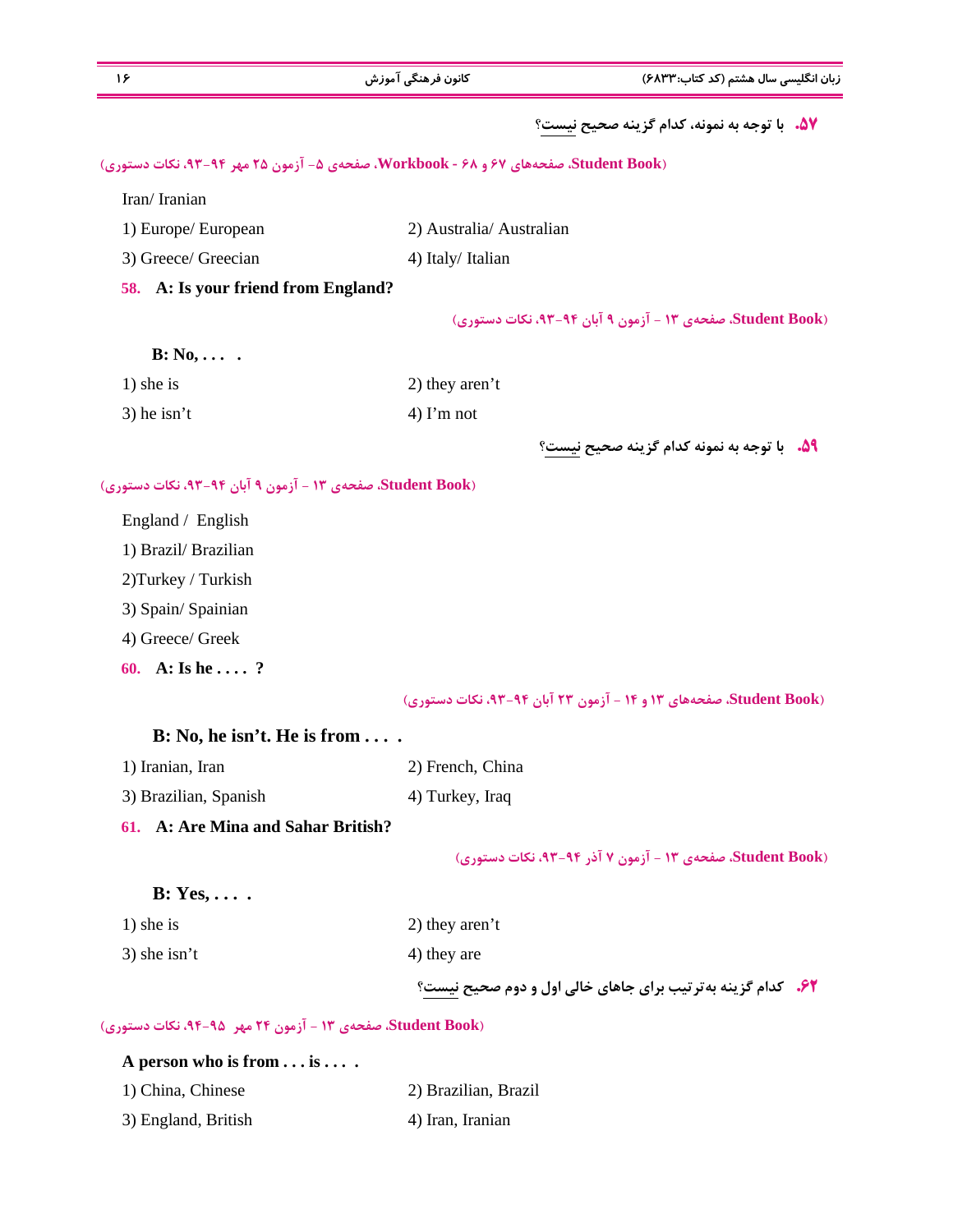**17 كانون فرهنگي آموزش درس اول: Nationality My**

**.63 نگارش كدام عبارت صحيح نيست؟**

**(Book Student، صفحه ي 13 – Workbook- صفحه ي ،7 آزمون 24 مهر ،94-95 نكات دستوري)**

1) Louis Pasteur's nationality was France.

2) Iqbal Lahoori was from Pakistan.

3) Robert Koch was a German.

4) Abu Reihane Birooni was from Iran.

**.64 در متن زير، به ترتيب نام چند كشور و نام چند مليت آمده است؟** 

#### **(Workbook، صفحه ي 5 - آزمون 24 مهر ،94-95 نكات دستوري)**

Professor Hessabi was born in Tehran. His family moved from Iran to Lebanon. He worked in French National Railway. He continued his research in Physics at University of France. He was fluent in many languages and he understood what Turkish and Italian people said.

| $1)$ 4-4 | $2)$ 3-3 |
|----------|----------|
| $3)$ 4-3 | $4)$ 3-4 |

65. A: 
$$
\dots
$$

 **B: No, they aren't.**

|  |  | (Student Book، صفحهی ۱۳، آزمون ۸ آبان ۹۵-۹۴، نکات دستوری) |
|--|--|-----------------------------------------------------------|
|--|--|-----------------------------------------------------------|

| 1) Are you British | 2) Are Mary and Sara British                                        |
|--------------------|---------------------------------------------------------------------|
| 3) Is Mary British | 4) Where are Zahra and Mary from                                    |
|                    | <b>۶۶. با کلمات به هم ریختهی زیر، کدام جمله درست ساخته شده است؟</b> |

#### **(Book Student، صفحه ي 13 - آزمون 8 آبان ،94-95 نكات دستوري)**

in, lived, German, Robert Koch, nationality, China, but, was, his.

1) Robert Koch lived in German but his nationality was China.

2) Robert Koch nationality was German but lived in his China.

3) Robert Koch nationality was China but lived in his German.

4) Robert Koch lived in China but his nationality was German.

**67. A: . . . Mary and Sara Chinese?**

**(Book Student، صفحه ي -13 آزمون 22 آبان ،94-95 نكات دستوري)**

| $B: No, \ldots, \ldots, \ldots, \ldots,$ |                |
|------------------------------------------|----------------|
| $1)$ A: Is                               | $2)$ A: Are    |
| $B:$ she isn't                           | $B:$ she isn't |
|                                          |                |

3) A: Are  $4)$  A: Is B: they aren't B: they are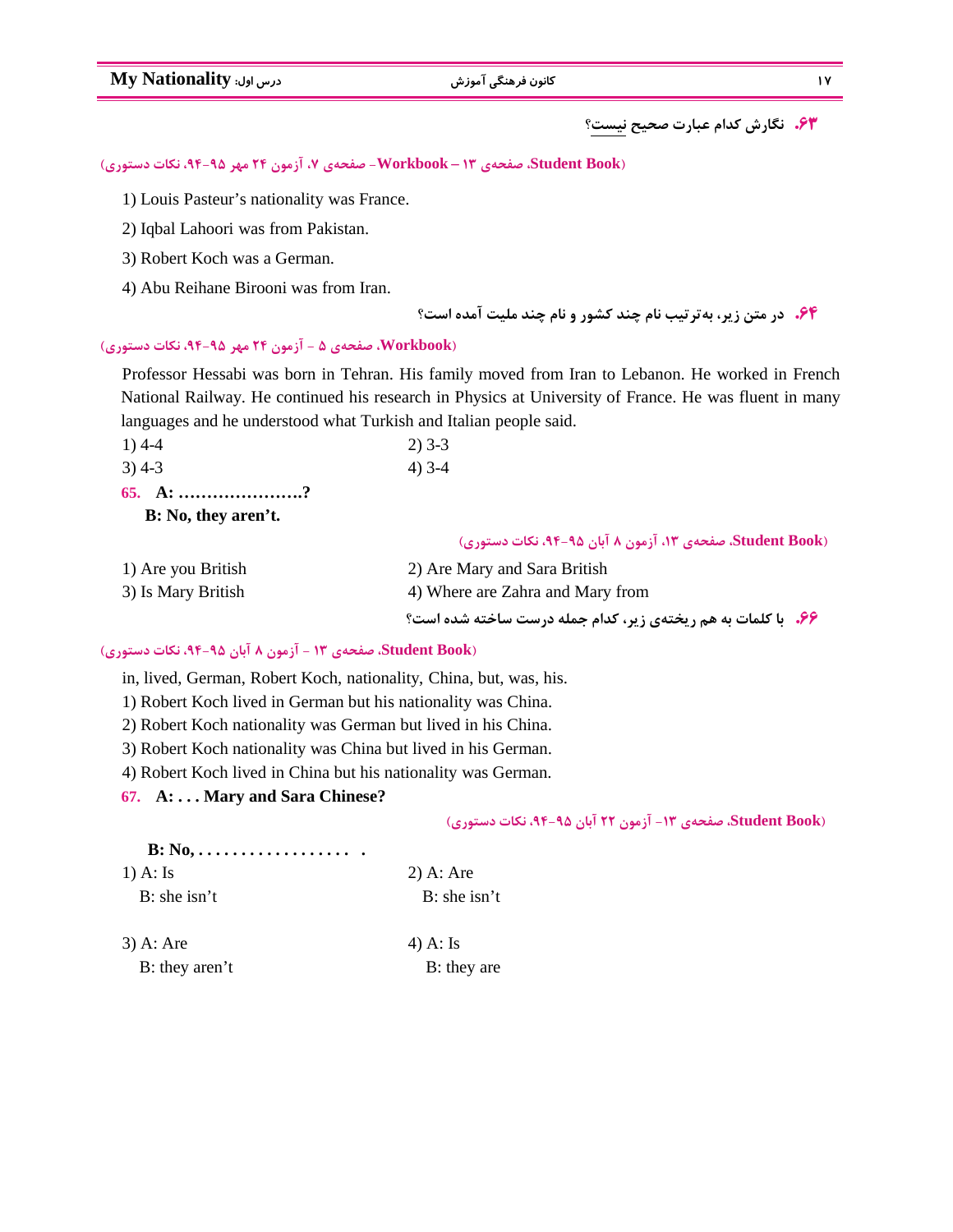

# **My Week**





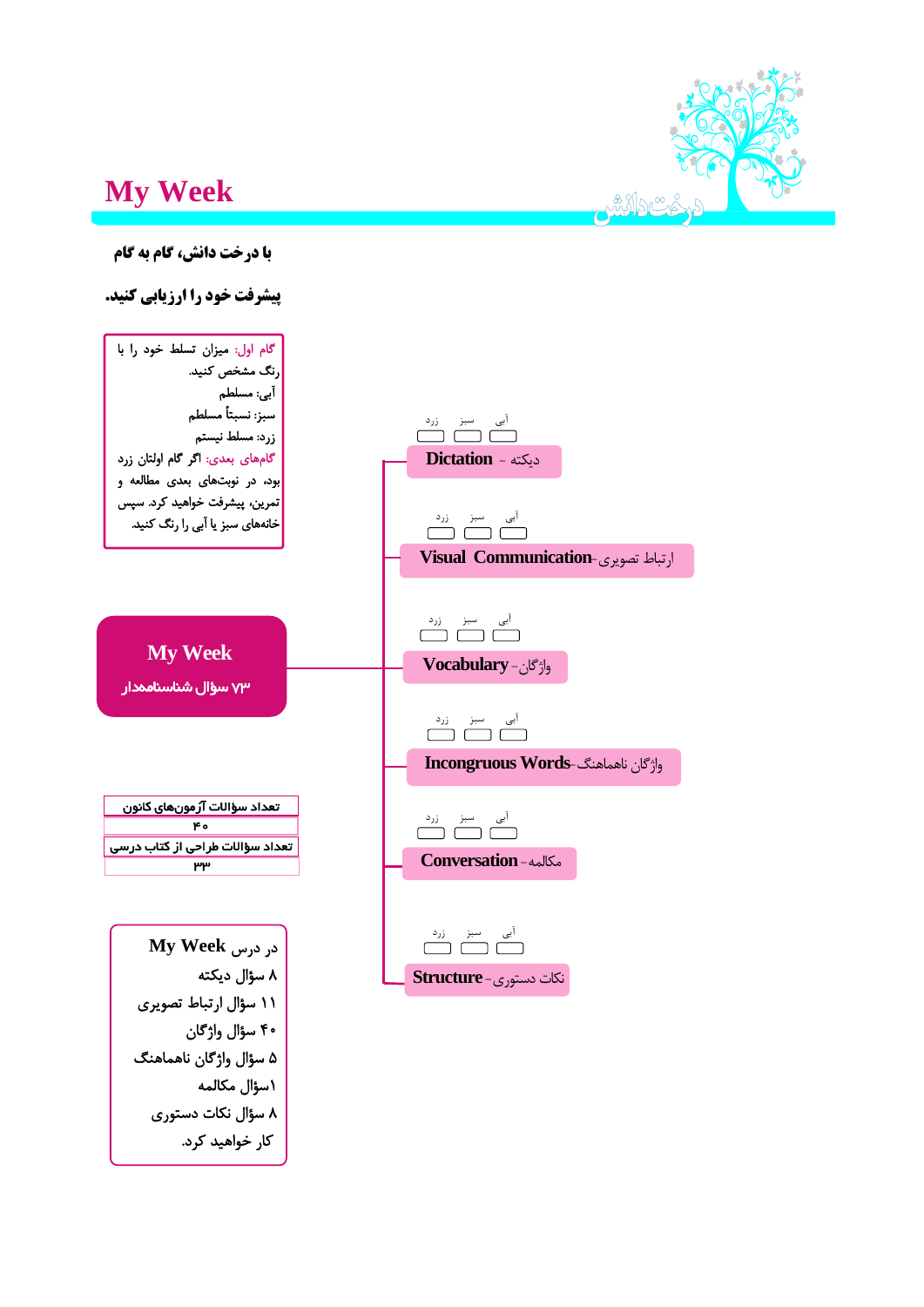ŗ درس دوم*:*  **My Week**در این درس ابتدا به بررسی زمان حال ساده (Simple Present Tense) می پردازیم و در ادامه سایر نکات دستوری مـر تبط بـا **اين درس بيان ميگردد.**  از زمان حال ساده در زبان انگلیسی برای بیان واقعیتها، امور عمومی و همچنین رخدادهایی که دائماً در حال تکرار است، استفاده میشود. **-1 بيان عملي كه هميشه تكرار ميشود. .bus by school to go I -2 بيان واقعيتها و يا حقيقتي كه هميشه يا معمولاً درست است. The Earth goes round the Sun. She lives in a small village.**  ۳– برنامههای آینده که در زمان حال برنامهریزی شدهاند، مشروط بر اینکه قید زمان آینده حتماً در جمله قرار گیرد. **The train leaves at half past seven. ساختار زمان حال ساده: فعل ساده + فاعل اگر فاعل سوم شخص مفرد باشد، فعل ساده در زمان حال ساده (s- (يا (es- (ميگيرد.**  افعالی که به یکی از حروف (ss ،z ،sh، ch ،x ،0) ختم می شوند به جای (s)، (es) می گیرند.  **washes , does** افعالي كه به حرف y ختم مي شوند و قبل از آنها حرف بي صدايي بيايد، به (ies-) تبديل مي شوند.  $try \rightarrow tries$  fly  $\rightarrow$  flies **قيدهاي مربوط به زمان حال ساده: 1- every + day-night-morning-month-year-week-زماني مقطع هر 2- in + the morning-the afternoon-the evening 3- on + weekdays-the weekend-Monday mornings**  برای سؤالی و منفی کردن زمان حال ساده از فعل کمکی "do" و "does" استفاده میشود. برای فاعلهای سوم شخص مفرد **"does "و براي ساير فاعلها از "do "استفاده ميشود. He studies his lessons on Fridays. سؤالي: Does he study his lesson on Fridays? منفي: He doesn't study his lesson on Fridays. They watch TV every weekday. سؤالي: Do they watch TV every weekday? منفي: They don't watch TV every weekday.**  در ضمن برای بیان پاسخ کوتاه به جملههای سؤالی مربوط به این زمان نیز از افعال کمکی ''do'' و ''does'' استفاده می شود. **Do you go to the gym on Sundays? Yes, I do. No, I don't. Does she play tennis in the evening? Yes, she does. No, she doesn't. a.m.= in the morning p.m.= in the afternoon and in the evening**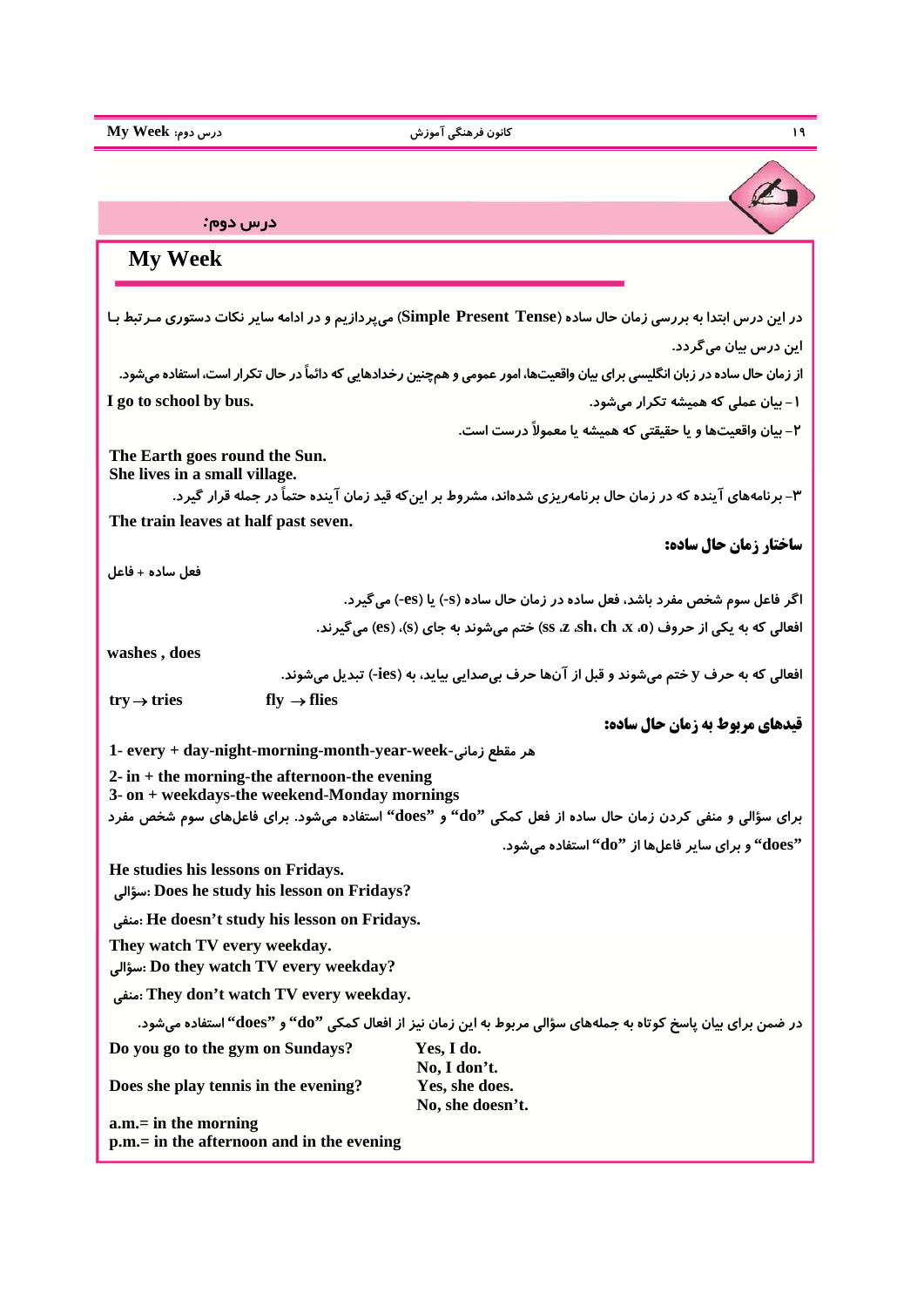**زبان انگليسي سال هشتم (كد كتاب6833:) كانون فرهنگي آموزش 20**  دىكتە Dictation  **.1 ديكتهي كداميك از ايام هفته نادرست است؟ (Book Student، صفحهي 19 ، ديكته)** 1) Sunday 2) Saterday<br>3) Friday 4) Monday 4) Monday **.2 واژههاي ناقص زير با حروف كدام گزينه كامل ميشود؟(ترتيب حروف مورد توجه قرار گيرد.) (Book Student، صفحهي 19 ، ديكته) A: T - - sday ( سهشنبه( B: d - - ly (روزانه(** 1) A: u, e 2) A: e, u<br>B: e, i B: a, i B: a, i  $B: a, i$ 3) A:u, i 4) A: u, e B: a, i B: a, i **.3 كلمهي ناقص زير با حروف كدام گزينه كامل ميشود؟(ترتيب حروف مورد توجه قرار گيرد.) (Book Student، صفحهي 71 ، ديكته) m - - ntain (كوه(** 1) a , u  $2)$  o , u  $3)$  u , a  $4)$  u , o  $3)$  u , a **.4 كلمهي ناقص زير بهترتيب با حروف كدام گزينه كامل ميشود؟ (ترتيب حروف مورد توجه قرار گيرد.) (Book Student، صفحهي 24 - آزمون 21 آذر -94 ،93 ديكته) p - - ple ( مردم(** 1) e, a  $2)$  o, e  $3)$  e, o 4) a, e **.5 كلمات ناقص زير بهترتيب با حروف كدام گزينه كامل ميشوند؟ (ترتيب حروف مورد توجه قرار گيرد.) (Book Student، صفحههاي ،12 19 - آزمون 22 آبان ،94-95 ديكته) A: a – tiv – ti – s ( فعاليتها( B: b – – – tiful** ( **زيبا**( 1) **A :k,e,i B** :e,u,a  $2)$   $\frac{A : c, i, e}{B : e, a, u}$ **B :a,u,e** 4) **A :c,i,e** 3) **A :k,i,e B :u,a,e .6 ديكتهي كلمات كدام گزينه بهطور كامل صحيح است؟ (Book Student، صفحههاي ،20 22 و 24 -آزمون 6 آذر ،94-95 ديكته)** (آماده كردن، نيمروز، مليت) 1) pripair- miday- nationality 2) prepair- miday- natianality  $3)$  prepare- midday- nationality  $4)$  prepare- midday- nationality **۷.** دیکتهی صحیح واژهی ناقص زیر، با حروف کدام گزینه کامل میشود؟(تر تیب حروف مورد توجه قرار گیرد.) **(Book Student، صفحهي 21 -آزمون 6 آذر -95 ،94 ديكته)** pron - - - iation 1) a, n, c 2) u, n, c 2) u, n, c  $(3)$  o, u, n  $(4)$  o, u, c **.8 ديكتهي روزهاي هفته در كدام گزينه نادرست است؟ (Book Student، صفحهي 69 - آزمون 20 آذر -95 ،94 ديكته)** 1) Wedensday 2) Friday 3) Saturday 4) Thursday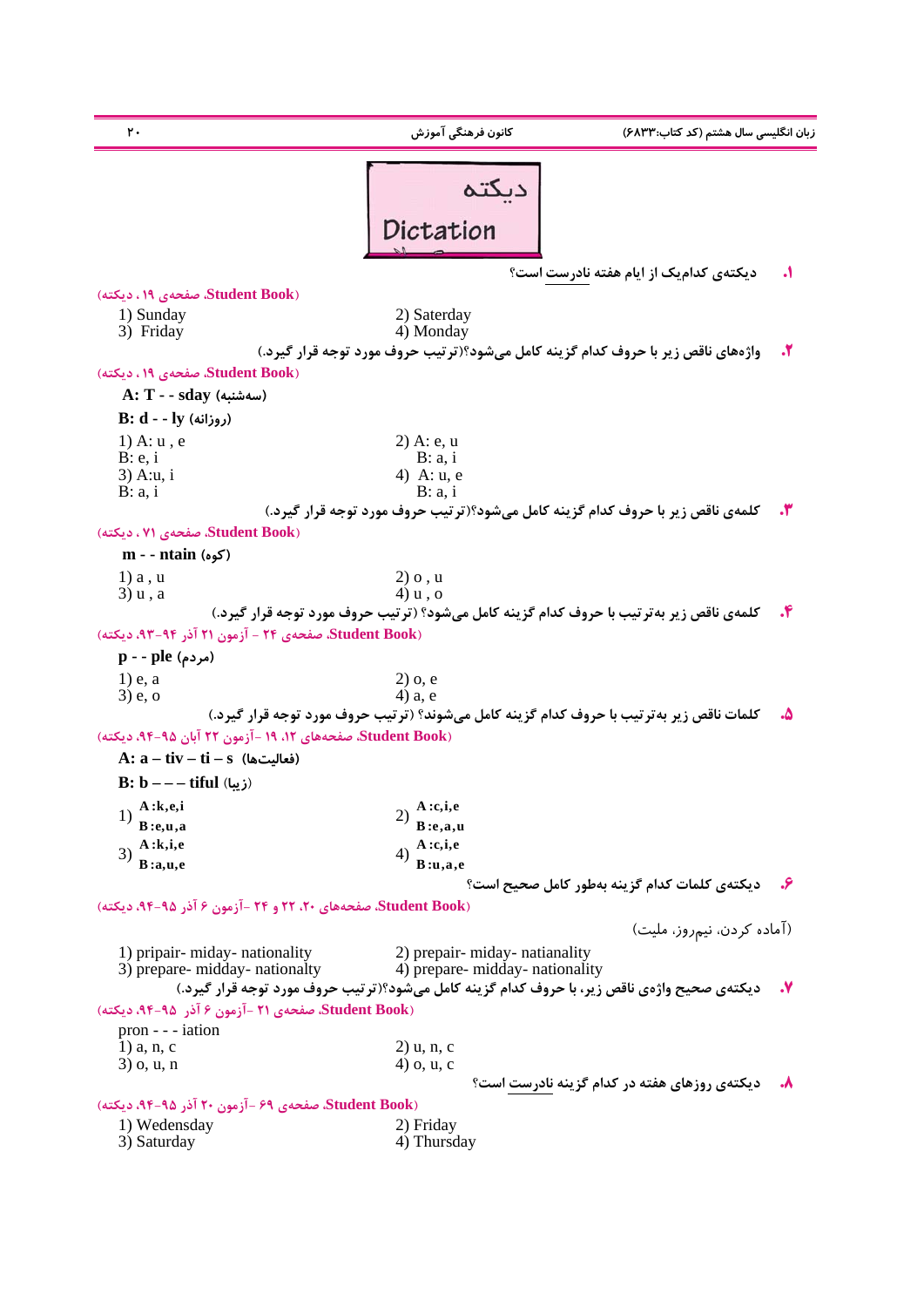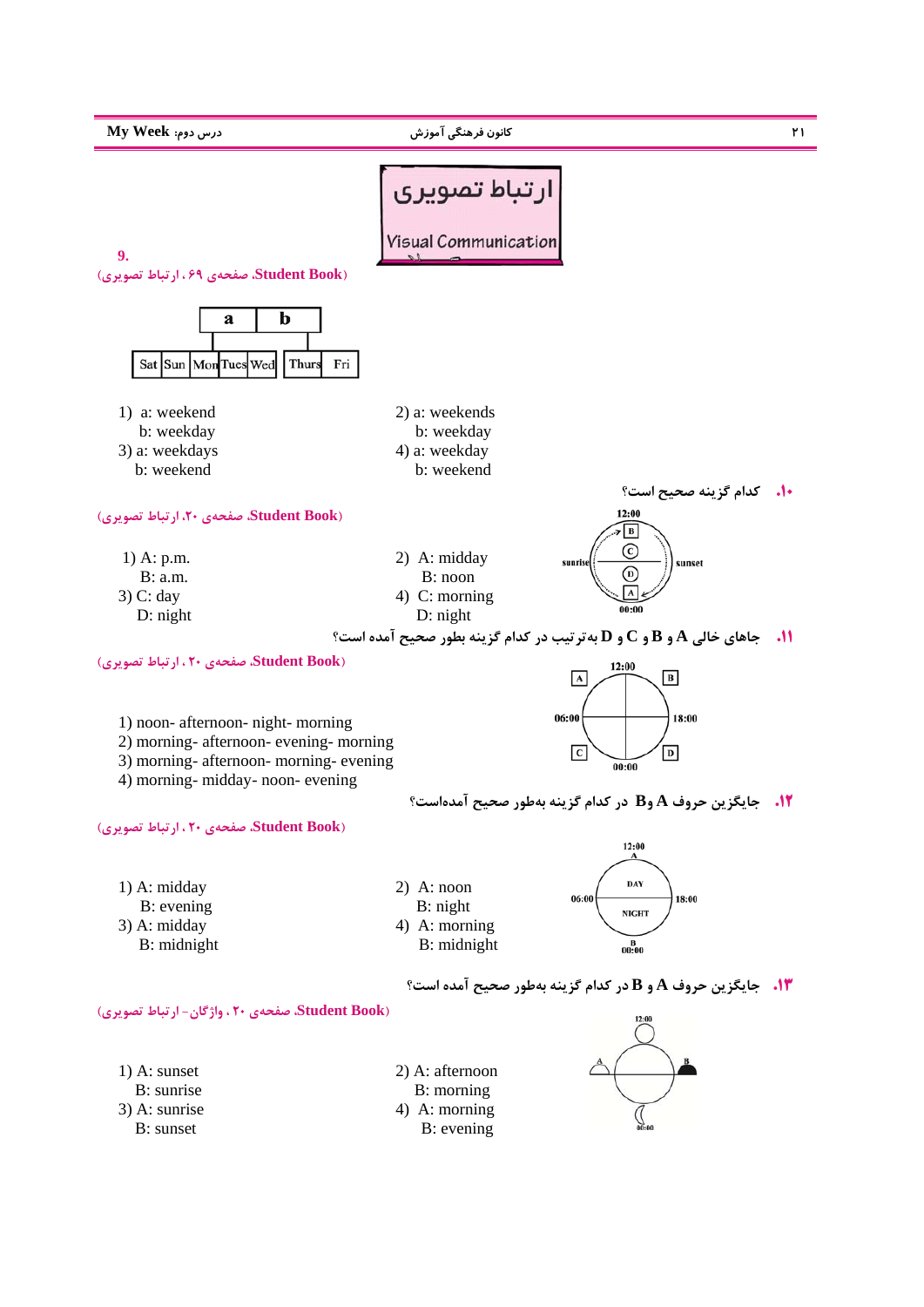| ۲۲                                                | كانون فرهنگى آموزش | زبان انگلیسی سال هشتم (کد کتاب:۶۸۳۳)                                                    |
|---------------------------------------------------|--------------------|-----------------------------------------------------------------------------------------|
|                                                   |                    | <b>۱۴.</b> کدام گزینه صحیح است؟                                                         |
| (Student Book، صفحهی ۲۰، ارتباط تصویری)           |                    |                                                                                         |
| $1)$ A: morning                                   | 2) A: morning      |                                                                                         |
| $B:$ noon                                         | $C$ : evening      |                                                                                         |
| 3) B: afternoon                                   | 4) B: midday       |                                                                                         |
| $C:$ night                                        | $C:$ night         |                                                                                         |
|                                                   |                    | ه جاهای خالی $\bf{A}$ و $\bf{B}$ به تر تیب با کلمات کدام گزینه تکمیل می گردند؟ $\bf{A}$ |
| (Student Book، صفحهی ۲۰، ارتباط تصویری)           |                    |                                                                                         |
| 1) Tuesday- Friday                                |                    | Weekend                                                                                 |
| 2) Thursday - Friday                              |                    |                                                                                         |
| 3) Friday- Saturday                               |                    | в<br>A                                                                                  |
| 4) Sunday- Saturday                               |                    |                                                                                         |
|                                                   |                    | <b>۱۶.   جاهای خالی به تر تیب با واژگان کدام گزینه کامل می شود؟</b>                     |
| (Student Book، صفحهی ۶۹، ارتباط تصویری)           |                    |                                                                                         |
| 1) Saturday- Sunday- Monday - Thursday- Wednesday |                    |                                                                                         |
| 2) Saturday- Sunday- Monday- Tuesday- Wednesday   |                    | weekdays                                                                                |
| 3) Sunday- Monday- Tuesday - Wednesday- Thursday  |                    |                                                                                         |
| 4) Sunday - Tuesday- Friday- Thursday- Saturday   |                    |                                                                                         |

**.17 كدام واژهها نمودار زير را بهصورت صحيح كامل ميكند؟**

**(Book Student، صفحهي 69 - آزمون 22 آبان 94-95 ، ارتباط تصويري)**

|                      |                                                    | $\cdots$ |         |           | ,,,                                                               |
|----------------------|----------------------------------------------------|----------|---------|-----------|-------------------------------------------------------------------|
| Saturday             | Sunday                                             | Monday   | Tuesday | Wednesday | Thursday<br>Fridav                                                |
| <b>b</b> :week<br>3) | ${\bf a}$ : weekend<br>a : weekdays<br>b : weekend |          |         |           | a : weekday<br>b : weekend<br>2)<br>a:weekend<br>4)<br>b:weekdays |

<sup>1</sup>۸. با توجه به ترتیب حروف الفبا، کلمههای مناسب برای جاهای خالی A تا D بهترتیب در کدام گزینه بهطور صـحیح آمـده **است؟**

#### **(Book Student، صفحهي 20 ،آزمون 4 دي -95 ،94 ارتباط تصويري)**

- 1) morning- afternoon- morning-midnight
- 2) noon- afternoon- night- evening
- 3) morning- afternoon- morning- evening
- 4) morning- noon- night- midnight



#### **.19 با توجه به تصوير زير، كدام گزينه صحيح است؟**



#### **(Book Student، صفحهي 20 ،آزمون 9 بهمن -95 ،94 ارتباط تصويري)**

- 1) A: midday
- 2) B: noon
- 3) C: night
- 4) D: sunrise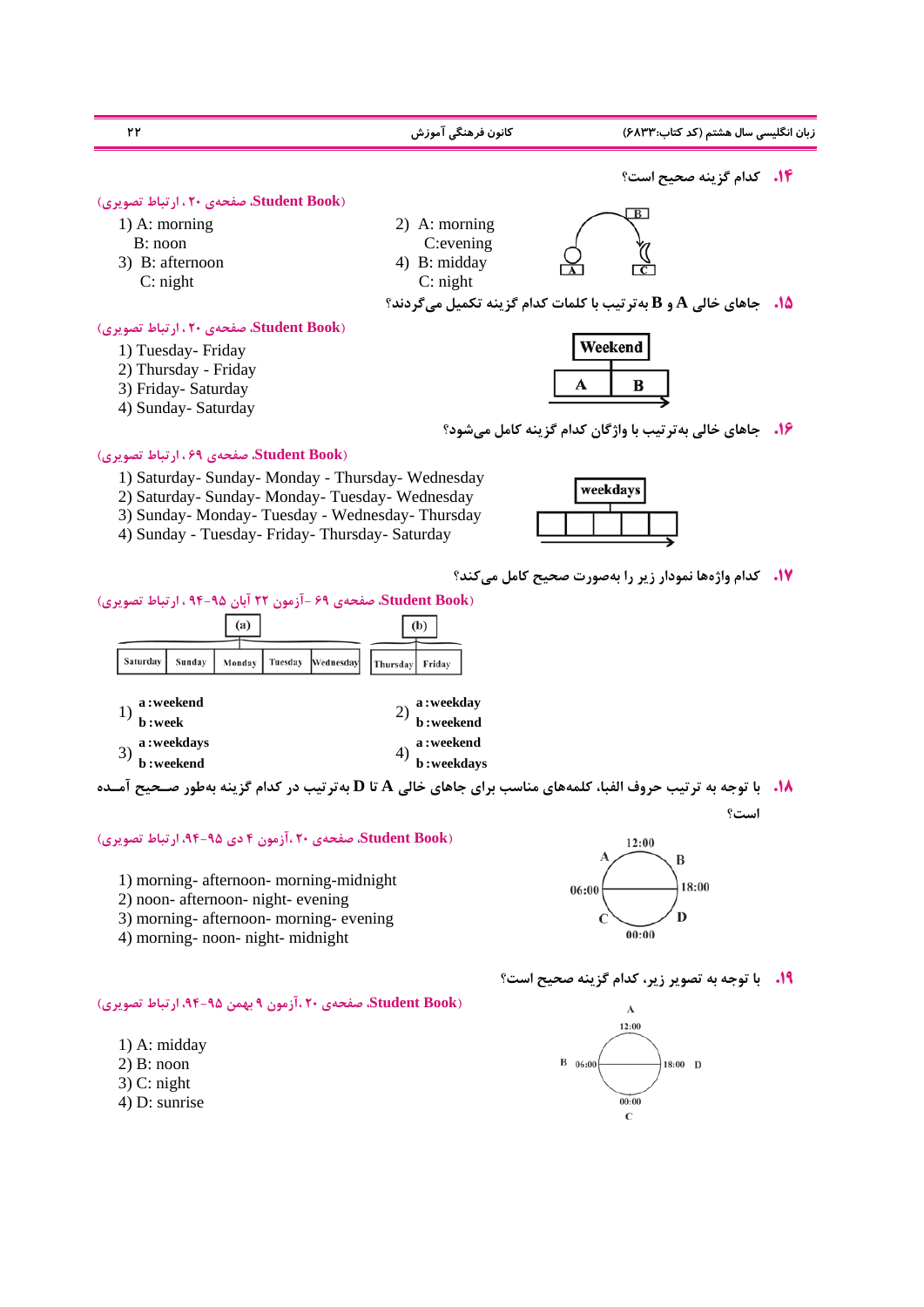| $My$ Week مرس دوم:                                                                                                                | كانون فرهنگى آموزش                       | ۲۳                                                         |
|-----------------------------------------------------------------------------------------------------------------------------------|------------------------------------------|------------------------------------------------------------|
|                                                                                                                                   | واژگان<br>Vocabulary                     |                                                            |
|                                                                                                                                   |                                          |                                                            |
| 20. A: Shiva is not good $\ldots$ . English. Can you $\ldots$ her?<br>B: Oh, sure.                                                |                                          |                                                            |
|                                                                                                                                   |                                          | (Student Book، صفحهی ۱۸، واژگان)                           |
| 1) at-start                                                                                                                       | $2)$ in-help                             |                                                            |
| $3)$ in-start                                                                                                                     | $4)$ at-help                             | <b>11.</b> ترجمهى كدام گزينه صحيح است؟                     |
| (Student Book، صفحهی ۱۹، واژگان)                                                                                                  |                                          |                                                            |
| 1) Tuesday morning= سەشنبەھا صبح                                                                                                  |                                          |                                                            |
| 2) every weekend = هر روز هفته                                                                                                    |                                          |                                                            |
|                                                                                                                                   |                                          |                                                            |
| 3) Friday mornings = جمعه صبح                                                                                                     |                                          |                                                            |
| 4) every Saturday morning = هر شنبه صبح                                                                                           |                                          |                                                            |
|                                                                                                                                   |                                          | <b>۲۲.</b> ترتیب ایام هفته در کدام گزینه بهدرستی آمده است؟ |
| (Student Book، صفحهی ۱۹، واژگان)                                                                                                  |                                          |                                                            |
| 1) Sunday – Saturday – Monday<br>2) Wednesday – Thursday – Friday<br>3) Thursday-Tuesday-Wednesday<br>4) Monday – Sunday - Friday |                                          |                                                            |
|                                                                                                                                   |                                          | <b>۲۳.</b> کدام واژه بهدرستی معنا شدهاست؟                  |
| (Student Book، صفحهی ۱۹، واژگان)                                                                                                  |                                          |                                                            |
| 1) Thursday = سه شنبه                                                                                                             | $2)$ Tuesday = پنج شنبه                  |                                                            |
| 3) Wednesday = جهارشنبه                                                                                                           | 4) Monday=ئكشنبه                         |                                                            |
| 24. A time when the night begins. $\dots$ .                                                                                       |                                          |                                                            |
|                                                                                                                                   |                                          | (Student Book، صفحهی ۲۰، واژگان)                           |
| 1) sunrise                                                                                                                        | 2) sunset                                |                                                            |
| 3) midday                                                                                                                         | 4) midnight                              | <b>۲۵.</b> ترجمهی کدام گزینه صحیح است؟                     |
| (Student Book، صفحهی ۲۰، واژگان)                                                                                                  |                                          |                                                            |
|                                                                                                                                   | $2)$ sunrise $=$ غروب خورشید             |                                                            |
| طلوع خورشید = sunset (1                                                                                                           |                                          |                                                            |
| 3) midday = نیمه روز                                                                                                              | 4) noon= بعدازظهر                        |                                                            |
| 26. A: Excuse me, what is روزهای هفته) in English?                                                                                |                                          |                                                            |
| B: That's                                                                                                                         |                                          | (Student Book، صفحهی ۲۱ ، واژگان)                          |
| 1) weekday                                                                                                                        | 2) weekends                              |                                                            |
| 3) weekend                                                                                                                        | 4) weekdays                              |                                                            |
|                                                                                                                                   |                                          | <b>37.</b> ترجمهی کدام گزینه نادرست است؟                   |
| (Student Book، صفحههای ۷۰، ۷۱ ، واژگان)                                                                                           |                                          |                                                            |
| $1)$ go to gym = رفتن به باشگاه                                                                                                   | رفتن به كتابخانه $\text{for any} = 2$ (2 |                                                            |
| 3) study lessons = خواندن درسها                                                                                                   | 4) go shopping = رفتن به تعطیلات         |                                                            |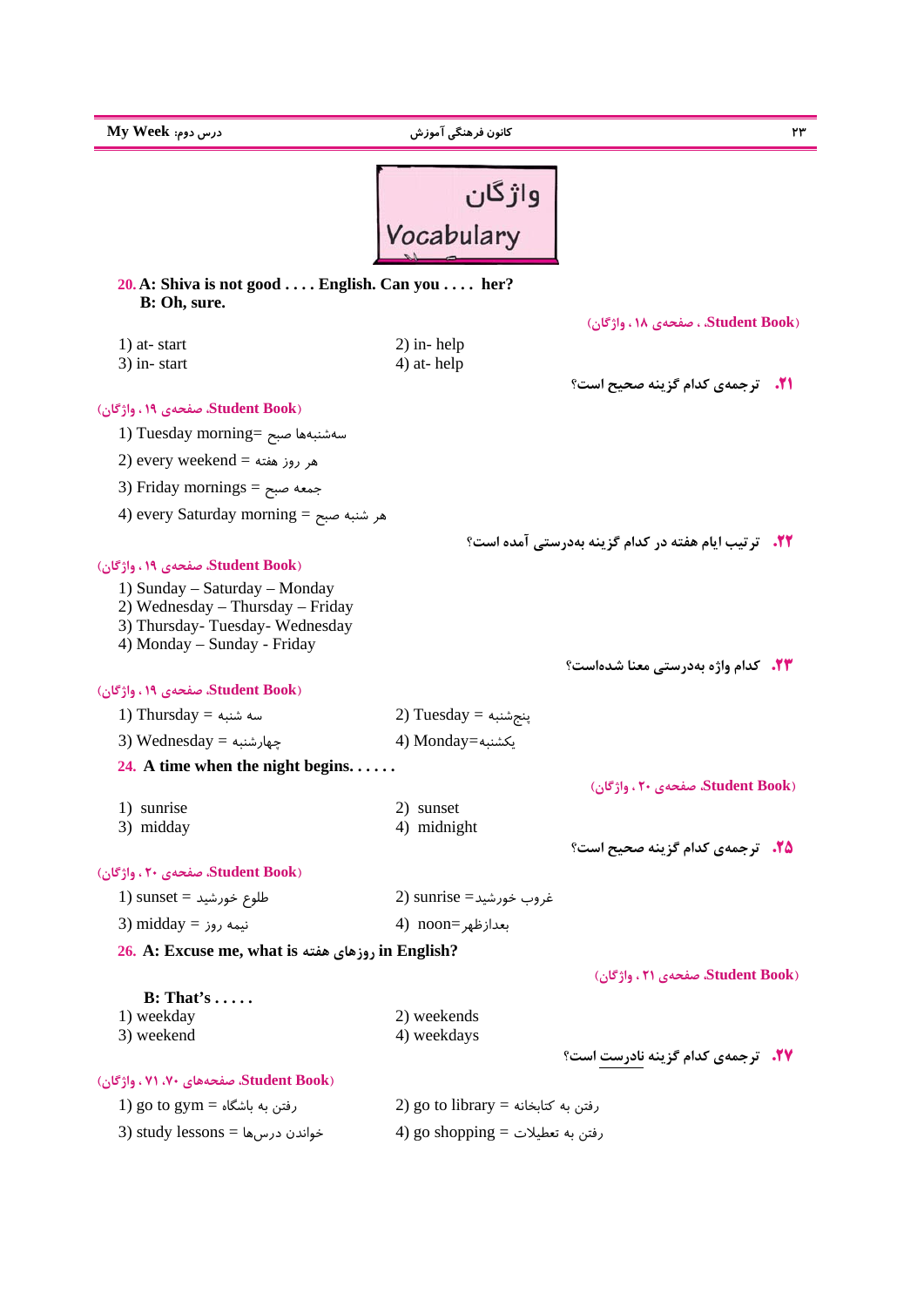| ۲۴                                                                   | کانون فرهنگی آموزش                              | ِبان انگلیسی سال هشتم (کد کتاب:۶۸۳۳)                          |
|----------------------------------------------------------------------|-------------------------------------------------|---------------------------------------------------------------|
| 28. I usually $\dots$ a mountain on Fridays.                         |                                                 |                                                               |
|                                                                      |                                                 | (Student Book، صفحهی ۷۱ ، واژگان)                             |
| 1) play                                                              | 2) climb                                        |                                                               |
| 3) watch                                                             | 4) study                                        |                                                               |
|                                                                      |                                                 | 79. ترجمهی کلمات زیر در کدام گزینه بهدرستی آمده است؟          |
| (Student Book، صفحهی ۷۰و ۷۱ ، واژگان)                                |                                                 |                                                               |
|                                                                      |                                                 | کوه– باشگاه– خویشاوندان                                       |
| 1) mountain-gym-relatives                                            | 2) climb-sport-family                           |                                                               |
| 3) climb-sport-relatives                                             | 4) mountain- gym- family                        |                                                               |
|                                                                      |                                                 | <b>۰۳۰ ترجمهی کدام گزینه نادرست است؟</b>                      |
| Student Book)، صفحههای ۷۰ و (۷۱- Workbook، صفحهی ۹، واژگان)          |                                                 |                                                               |
| 1) go to library = رفتن به كتابخانه $\cos$                           |                                                 |                                                               |
| 2) go shopping = خرید رفتن                                           |                                                 |                                                               |
| 3) visit relatives = ملاقات دوستان                                   |                                                 |                                                               |
| 4) stay home = ماندن در خانه                                         |                                                 |                                                               |
|                                                                      |                                                 | <b>۰۳۱.</b> فعل مناسب برای عبارات زیر در کدام گزینه آمده است؟ |
| (Student Book، صفحهی ۷۱، واژگان)                                     |                                                 |                                                               |
| a mountain                                                           |                                                 |                                                               |
|                                                                      |                                                 |                                                               |
| $\ldots$ shopping                                                    |                                                 |                                                               |
| $\ldots$ sports                                                      |                                                 |                                                               |
| 1) go-go-play                                                        | 2) climb- watch - relax                         |                                                               |
| 3) visit-play-climb                                                  | 4) climb-go-play                                |                                                               |
|                                                                      |                                                 | <b>32. ترجمهی کدام عبارت نادرست است؟</b>                      |
| (Workbook، صفحهی ۹ - واژگان)                                         |                                                 |                                                               |
| 1) morning prayers = نمازهای صبح                                     | 2) evening class = كلاس غروب                    |                                                               |
| 3) night shift =شيفت شب                                              | 4) Have a good weekend = هفتهى خوبى داشته باشيد |                                                               |
|                                                                      |                                                 | <b>٣٣.</b> كدام گزينه صحيح است؟                               |
| (Student Book، صفحهی ۲۰، واژگان)                                     |                                                 |                                                               |
| 1) a.m. $=$ in the evening                                           | 2) p.m. $=$ in the afternoon and the evening    |                                                               |
| $3)$ a.m.= midday                                                    | 4) $p.m. = midnight$                            |                                                               |
|                                                                      |                                                 | <b>۳۴.</b> معادل انگلیسی واژهی (فعالیت) کدام است؟             |
| (Student Book، صفحهی ۲۲ ، واژگان)                                    |                                                 |                                                               |
| 1) conversation                                                      | 2) role                                         |                                                               |
| 3) activity                                                          | 4) act                                          | <b>۳۵.</b> کدام واژه نادرست معنا شده است؟                     |
| Student Book)، صفحههای ۱۲، ۱۷، ۱۸ و ۱۹، آزمون ۲۳ آبان ۹۴-۹۳، واژگان) |                                                 |                                                               |
|                                                                      |                                                 |                                                               |
| 1) meet= كردن                                                        | کمک کردن =help (2                               |                                                               |
| 3) activity= فعاليت                                                  | بازی گلف =gulf (4                               |                                                               |
|                                                                      |                                                 | <b>۳۶.</b> روزهای هفته در کدام گزینه به تر تیب آمدهاند؟       |
| Student Book) صفحهی ۱۹ -آزمون ۲۳ آبان ۹۴-۹۳، واژگان)                 |                                                 |                                                               |
| 1) Tuesday, Wednesday, Saturday                                      | 2) Sunday, Monday, Saturday                     |                                                               |

3) Saturday, Monday, Sunday 4) Monday, Tuesday, Wednesday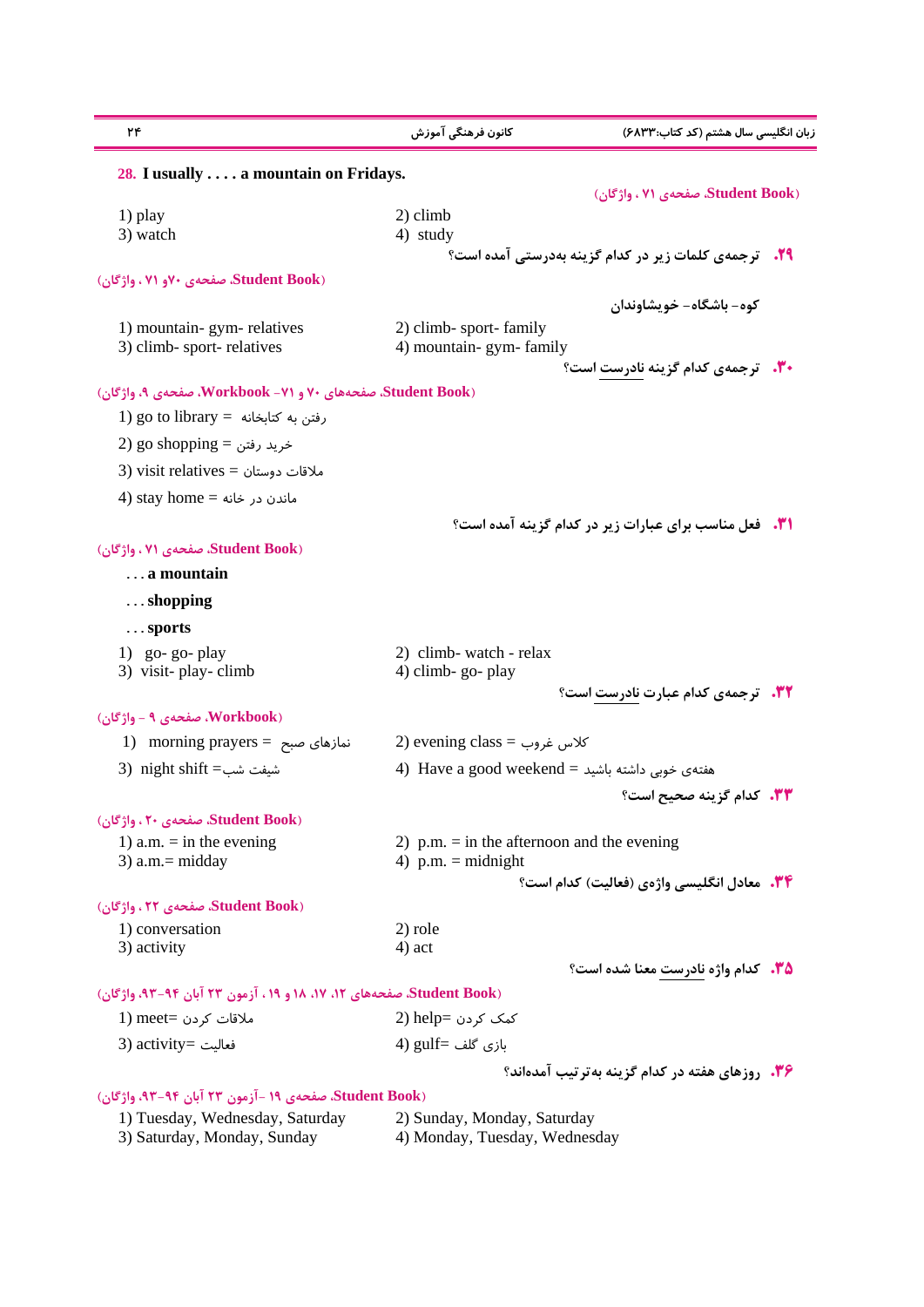| Aly Week :درس دوم                                    | كانون فرهنگى آموزش<br>۲۵                                                         |
|------------------------------------------------------|----------------------------------------------------------------------------------|
|                                                      | <b>۳۷.</b> جاهای خالی به تر تیب با واژههای کدام گزینه کامل می شود؟               |
| (Workbook، صفحهی ۹ -آزمون ۲۳ آبان ۹۴-۹۳، واژگان)     |                                                                                  |
| $A: \ldots$ shopping                                 |                                                                                  |
| B: our lessons                                       |                                                                                  |
| $C: \ldots$ home and relax                           |                                                                                  |
| $D: \ldots TV$                                       |                                                                                  |
| 1) Go, Stay, Study, Watch                            | 2) Play, Work, Cook, Wash                                                        |
| 3) Go, Study, Stay, Watch                            | 4) Play, Read, Drink, Watch                                                      |
|                                                      | <b>۳۸. عبارتهای زیر در کدام گزینه درست معنا شده است؟</b>                         |
| Student Book) صفحهی ۱۹ -آزمون ۲۳ آبان ۹۴-۹۳، واژگان) |                                                                                  |
| شنبهها صبح :A                                        |                                                                                  |
| آخر هفته :B                                          |                                                                                  |
| 1) A: Saturday mornings                              | 2) A: Sunday mornings                                                            |
| <b>B</b> : Weekdays                                  | <b>B</b> : Weekend                                                               |
| 3) A: Sunday midday                                  | 4) A: Saturday mornings                                                          |
| <b>B</b> : Weekdays                                  | <b>B:</b> Weekend                                                                |
| A: What do you do on Fridays?<br><b>39.</b>          |                                                                                  |
| B: I my relatives.                                   |                                                                                  |
|                                                      | Student Book) صفحهی ۱۹ -آزمون ۲۳ آبان ۹۴-۹۳، واژگان)                             |
| 1) relax                                             | $2)$ let                                                                         |
| 3) visit                                             | 4) climb                                                                         |
|                                                      | <b>۴۰. کدام گزینه صحیح است؟</b>                                                  |
| (Workbook، صفحهی ١٠ -آزمون ٢٣ آبان ٩٤-٩٣، واژگان)    |                                                                                  |
| 1) a.m.= in the morning                              |                                                                                  |
| $p.m. = in the afternoon and in the evening$         |                                                                                  |
| 2) a.m.= in the night                                |                                                                                  |
| $p.m = in the morning$                               |                                                                                  |
| 3) $a.m.=$ in the afternoon and in the evening       |                                                                                  |
| $p.m = in the morning$                               |                                                                                  |
| 4) $a.m = in the midnight$                           |                                                                                  |
| $p.m. = in the evening and in the morning$           |                                                                                  |
|                                                      | <b>ا۴.</b> جاهای خالی با واژههای کدام گزینه کامل میشود؟                          |
| Student Book)، صفحهی ۷۱ -آزمون ۷آذر ۹۴-۹۳، واژگان)   |                                                                                  |
| $a) \ldots a$ mountain                               |                                                                                  |
| $b) \ldots$ relatives                                |                                                                                  |
| $c) \ldots$ lessons                                  |                                                                                  |
| 1) a: Comb, b: Watch, c: Call                        | 2) a: Play, b: Wash, c: Work                                                     |
| 3) a: Climb, b: Visit, c: Study                      | 4) a: Go, b: Cook, c: Relax                                                      |
|                                                      | <b>۴۲.</b> ترجمهی واژههای زیر در کدام گزینه بهترتیب از چپ به راست درست آمده است؟ |
| Student Book) صفحهی ۲۰ -آزمون ۷آذر ۹۴-۹۳، واژگان)    |                                                                                  |
| sunrise, midnight, noon                              |                                                                                  |
| عصر، نیمروز، غروب خورشید (1                          | صبح، نیمروز، طلوع خورشید (2                                                      |
| ظهر، نيمهشب، طلوع خورشيد (3                          | ظهر، نيمەشب، غروب خورشيد (4                                                      |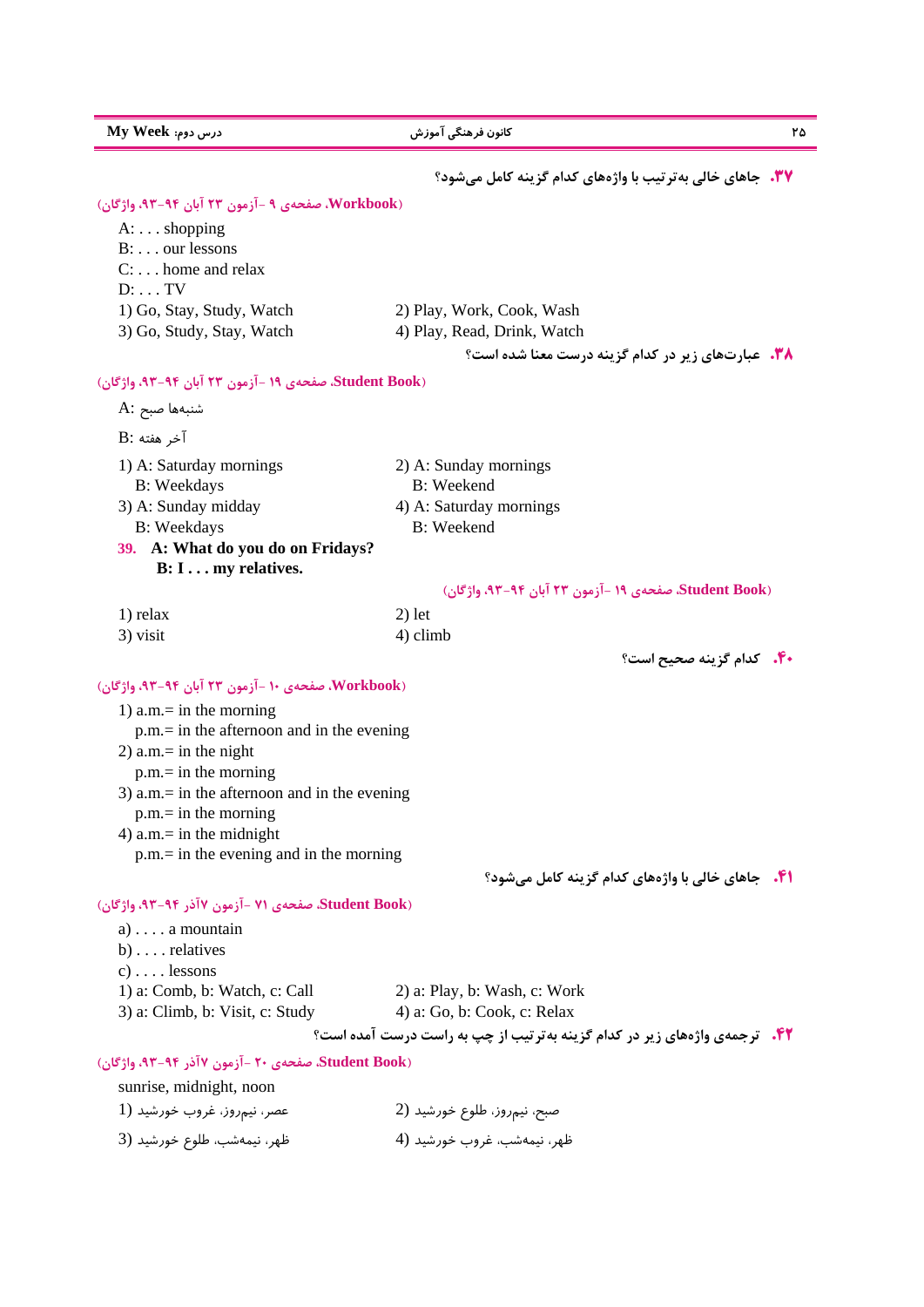**زبان انگليسي سال هشتم (كد كتاب6833:) كانون فرهنگي آموزش 26 .43 جاهاي خالي با كلمات كدام گزينه كامل ميشود؟ (Book Student، صفحههاي ،67 68 و 69 -آزمون 21 آذر -94 ،93 واژگان) قاره in English= . . . From Iran= . . . There are seven days in a . . . .**  1) country, Iranian, month 2) zucchini, Iranian, year 3) continent, Iranian, week 4) coconut, Iranian, flat **44. The clock . . . half past three. (Book Student، صفحهي 21 - آزمون 21 آذر -94 ،93 واژگان)** 1) says 2) calls  $3) \text{ cooks}$  4) drinks **.45 متضاد واژگان زير در كدام گزينه بهطور صحيح آمده است؟ (Book Student، صفحهي -20 آزمون 21 آذر ،93-94 واژگان)**  $\text{sunset} \neq \ldots$   $\text{ni} \geq \text{ht} \neq \ldots$ 1) sunday, noon 2) pilot, right 3) morning, gray 4) sunrise, day **46. We all . . . that two and two make four. (Book Student، صفحهي 18 -آزمون 5 دي -94 ،93 واژگان)** 1) let  $2)$  know  $3)$  play  $4)$  stay **47. Saturday and Sunday are the . . . in many countries. (Book Student، صفحهي 19 - آزمون 5 دي -94 ،93 واژگان)** 1) week 2) belt 3) weekend 4) continent **.48 واژههاي كدام گزينه متضاد نيستند؟ (Book Student، صفحهي 20 -آزمون 26 دي ،93-94 واژگان)** 1) sunrise  $\neq$  sunset 2) tall  $\neq$  short 3) day  $\neq$  noon 4) down  $\neq$  up **49. Today is . . . . Tomorrow is Wednesday. (Book Student، صفحهي 19 -آزمون 26 دي ،93-94 واژگان)** 1) Tuesday 2) Sunday 3) Saturday 4) Thursday **.50 ترجمهي عبارتهاي زير بهترتيب در كدام گزينه درست آمده است؟ (Workbook، صفحهي 11 -آزمون 26 دي ،93-94 واژگان) . . . . =چهارشنبه غروب . . . . =در روزهاي هفته** 1) Wednesday evening, on the weekends 2) Wednesday evenings, on weekdays

3) Wednesday evenings, on the weekend

4) Wednesday evening, on weekdays